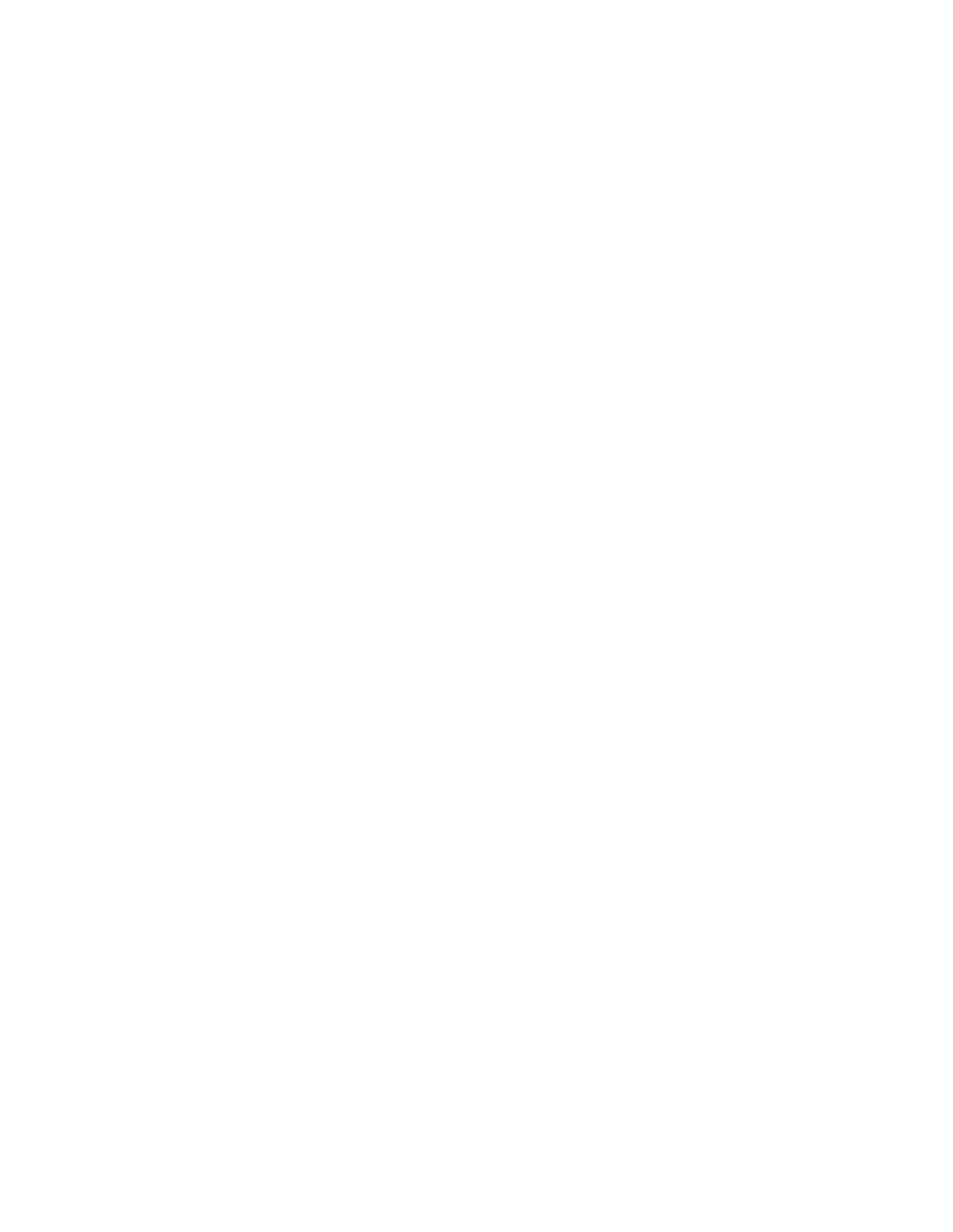# **Foreword**

In 2015, world leaders unanimously adopted the 2030 Agenda for Sustainable Development as a pathway towards a fairer, more peaceful and prosperous world on a healthy planet. The 2030 Agenda explicitly recognized that trade is an engine for sustainable and inclusive economic growth, job creation and poverty reduction, and contributes to the promotion of sustainable development, and that the private sector plays a major role in inclusive economic growth. Just recently, in its resolution [74/201](https://undocs.org/en/A/RES/74/201) on international trade and development, adopted in December 2019, the General Assembly reaffirmed the importance of international trade for development and the importance of the multilateral trading system under the World Trade Organization. The Assembly stressed that Aid for Trade and targeted trade-related capacity-building are essential to countries, especially the least developed countries, landlocked developing countries and small island developing States, and recogn ized that women play a critical role as economic actors. In other resolutions, the importance of small enterprises and the need for investment, economic diversification and value addition for sustainable development, as well as the role of the United Nations in promoting development in the context of globalization and interdependence, have been highlighted.

At the International Trade Centre (ITC), we are encouraged by the recognition of the role of sustainable and inclusive trade. Our goal is to realize sustainable and inclusive growth through trade and international business development for micro-, small and medium-sized enterprises in developing countries, especially the least developed countries, and countries with economies in transition.

Our strategic plan for the period 2018–2021 and our experience over recent years have shaped our workplan for 2021. In supporting micro-, small and medium-sized enterprises to become more internationally competitive, we are helping them to grow and to produce in a more sustainable manner, which can lead to more inclusive income opportunities. The focus of ITC will remain on three main beneficiary groups. We will work directly with micro -, small and medium-sized enterprises, especially in the most vulnerable countries, to build their competitiveness to trade. We will support policymakers in creating a conducive and inclusive business environment by ensuring that the voices of the private sector are reflected. We will also partner with the trade and investment support institutions that form the business ecosystems for micro-, small and medium-sized enterprises. Trade intelligence, provided as a global public good, research, analysis and advocacy will continue to form an important pillar of our work, given their role in helping policymakers and the business community to take evidence-based decisions.

We shall remain committed to work with those at risk of being left behind. Our specific efforts to support the growth of enterprises owned by youth, women and other disadvantaged groups, and those enterprises that employ members of those groups, provide opportunities for those at the base of the pyramid. By the end of 2021, we expect to have connected 3 million women to markets, raised the awareness of 100,000 youth on trade -related opportunities, catalysed over \$200 million of trade and investment deals and contributed to sustainable trade.

Our philosophy is simple: we promise realistic and impactful development results for the funding we receive. We will honour the trust of our members and partners within and beyond the United Nations development system by providing added value for each dollar spent, including by leveraging our resources with private sector contributions.

We continue to build our resilience to meet the challenges ahead. ITC learns from evaluations and ensures that its business model enables the effective and efficient deployment of resources. Changes in the business environment for both our clients and ITC will require us to be agile, flexible and adaptive in our operations. ITC will reinforce its engagement with United Nations country teams and other in-country partner organizations.

We extend our thanks to the Member States, partners and beneficiaries that have shaped ITC and helped us to be where we are today.

> (*Signed*) Dorothy **Tembo** Executive Director a.i., International Trade Centre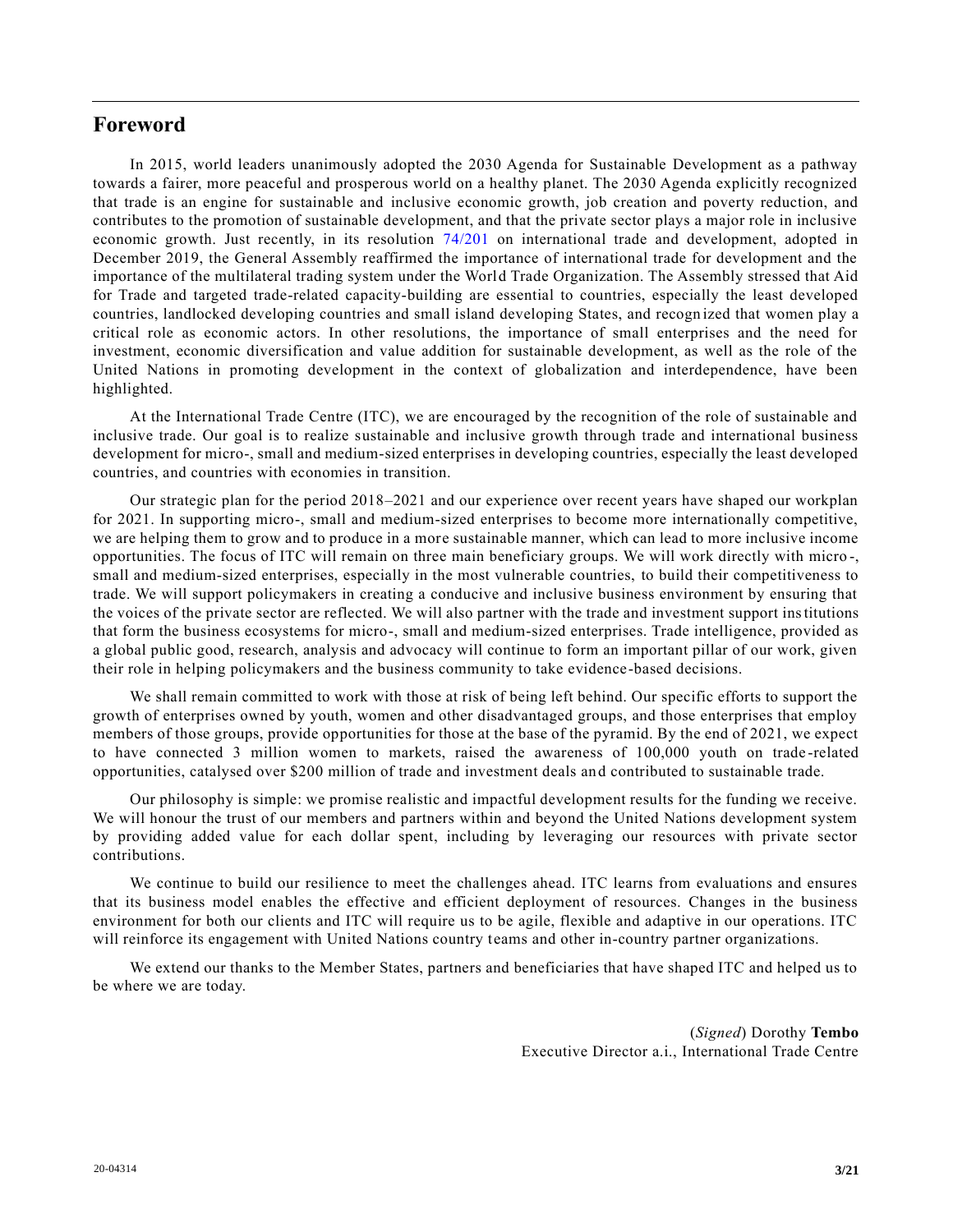# **A. Proposed programme plan for 2021 and programme performance for 2019**

# **Overall orientation**

# **Mandates and background**

- 13.1 The International Trade Centre (ITC) is responsible for the business aspects of trade development, as the joint technical cooperation agency of the United Nations and the World Trade Organization (WTO). The mandate derives from the priorities established by the contracting parties to the General Agreement on Tariffs and Trade (GATT) on 19 March 1964 and the General Assembly on 12 December 1967 (Assembly resolution [2297 \(XXII\)\)](https://undocs.org/en/A/RES/2297(XXII)). Since 1 January 1968, ITC has operated under the joint auspices of GATT/WTO and the United Nations. In its resolution 1819/LV of 9 August 1973, the Economic and Social Council reaffirmed the Centre's mandate as the focal point for technical assistance and cooperation activities for trade promotion within the United Nations system of assistance for developing countries.
- 13.2 In the context of the 2030 Agenda for Sustainable Development, Member States explicitly recognized trade as a key engine for sustainable and inclusive economic growth and poverty eradication. Under Sustainable Development Goal 8, to promote sustained, inclusive and sustainable economic growth, full and productive employment and decent work for all, the 2030 Agenda includes a specific target to increase Aid for Trade support. Under Goal 17, the targets of an open, rulesbased, transparent and fair trading system and a significant increase in exports from developing countries are specified.
- 13.3 In December 2019, the General Assembly reiterated this position in its resolution [74/201,](https://undocs.org/en/A/RES/74/201) against a backdrop of trade tensions, lower global investment and threats to multilateralism. The target beneficiaries of ITC – micro-, small and medium-sized enterprises that make up 99 per cent of the world's companies and form the economic backbone of any community – are particularly vulnerable to the costly consequences of the above-mentioned developments for their businesses.

# **Programme of work**

# **Subprogramme 6 Operational aspects of trade promotion and export development**

# **Objective**

13.4 The objective, to which this subprogramme contributes, is to enhance inclusive and sustainable growth and development through trade and international business development for micro-, small and medium-sized enterprises in developing countries, especially the least developed countries, and countries with economies in transition, through increased business capacities of those enterprises to trade and through a conducive business environment and strengthened institutional ecosystems for those enterprises.

# **Strategy**

13.5 To contribute to increased business capacities of micro-, small and medium-sized enterprises to trade, the subprogramme will provide training and advisory services to those enterprises in areas that are key to international competitiveness. Those services include capacity-building in the areas of market analysis, value addition, quality improvements and environmental sustainability, e-commerce, marketing and access to finance and investment. The subprogramme also will facilitate business matchmaking through fairs and business-to-business meetings and through digital tools and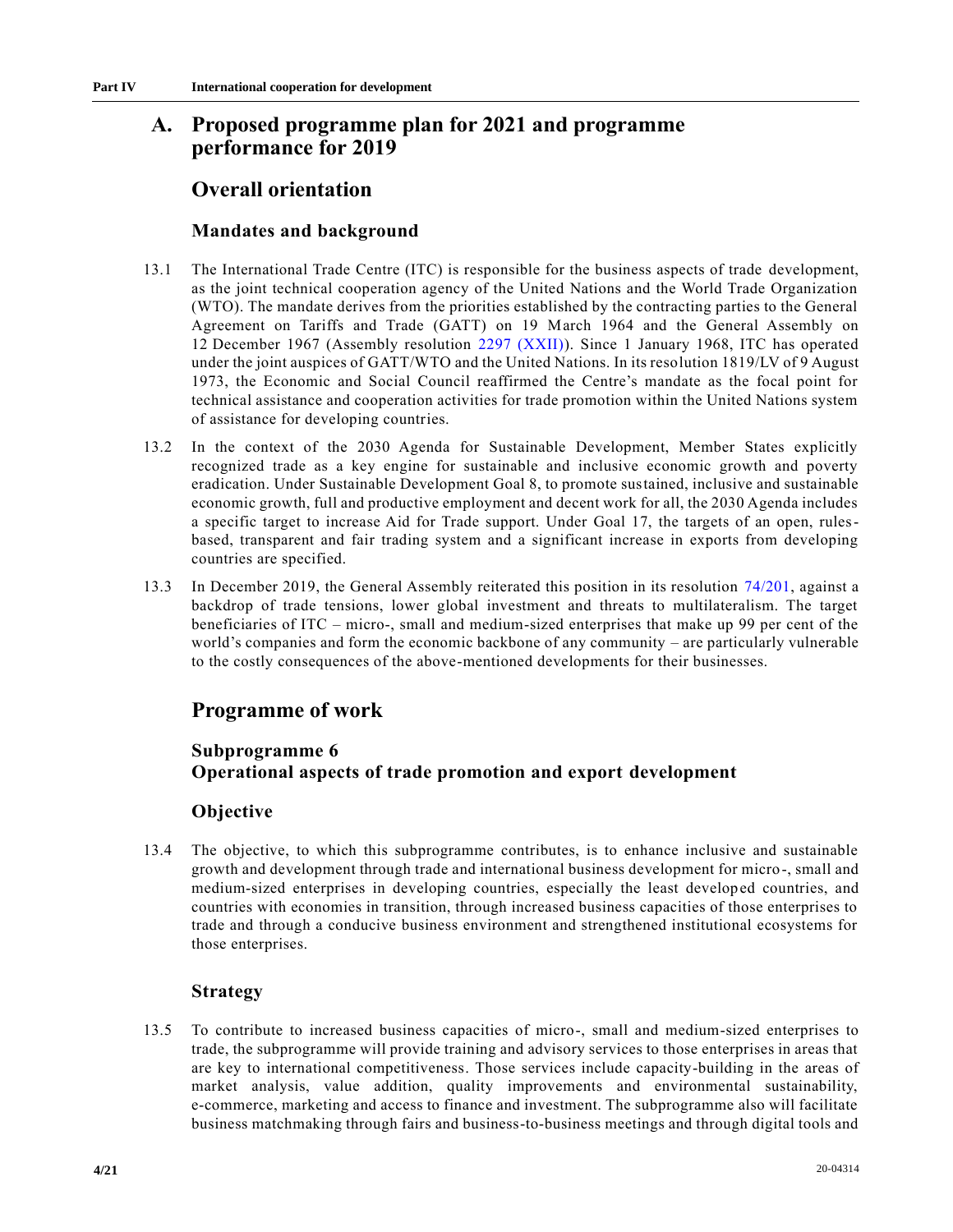online platforms, including those with a focus on women, youth and sustainability. ITC will employ its innovative approaches to create new market linkages for micro-, small and medium-sized enterprises, such as the regional e-commerce solutions that connect those enterprises to foreign markets and the "Alliances for Action" approach, which is expected to result in making agribusiness value chains more sustainable and generate higher incomes at the base of the pyramid through new partnerships. The ITC SheTrades, youth and ethical fashion initiatives will continue to bring women owned businesses, youth entrepreneurs and artisan and farmer communities across the globe to international markets and to create country-based support structures. These actions are expected to result in improved and new connections between micro-, small and medium-sized enterprises and international value chains, including by connecting more women and youth to markets, and will support Member States in progressing towards Sustainable Development Goals 1, 4, 5, 8 and 9. Past results in this area include nearly 15,000 micro-, small and medium-sized enterprises having made changes to their businesses to increase their international competitiveness in 2018, over 3,500 such enterprises having transacted international business, with over 50 per cent of them being owned or operated by women, and over 1.5 million women having been connected to markets.

13.6 To contribute to a conducive business environment and a strong institutional ecosystem for micro -, small and medium-sized enterprises, the subprogramme will support consensus-building, actionplanning and decision-making processes with policymakers, as well as supporting national and regional organizations that foster the growth and internationalization of those enterprises. The subprogramme will work on facilitating a systematic approach for micro-, small and medium-sized enterprises to voice their experience of regulatory and procedural trade obstacles to policymakers and other stakeholders. It will also support analysis and understanding in business organizations of the costs and benefits of different policy, strategy or regulatory options, so that they can provide considered inputs to discussions and advocate for their client enterprises. The subprogramme will continue to promote the benefits of a universal, rules-based, open, predictable, inclusive, non-discriminatory and equitable multilateral trading system under WTO, through advocacy and information-sharing. This is expected to result in decision makers being better informed and in new or improved inclusive trade-related policies, strategies and regulatory frameworks that are favourable to micro-, small and medium-sized enterprises; and to support Member States in progressing towards Sustainable Development Goals 1, 8, 9, 10, 16 and 17. The subprogramme will further develop its provision of comprehensive trade and market information and analytical tools that are tailored to benefit those enterprises. One example of a tool to be further developed is the ITC Sustainability Map, which includes information on voluntary sustainability standards and compliance requirements. The Sustainability Map is used as a virtual network of sustainable businesses, experts and institutions. These actions are expected to result in the enhanced ability of micro-, small and medium-sized enterprises to develop their sustainable business practices and comply with voluntary sustainability standards, as well as the increased awareness of policymakers, producers and businesses on topics related to sustainable production practices. They will lead to more sustainable and inclusive trade and support Member States in progressing towards Goals 12, 13 and 17. Furthermore, the subprogramme will bolster trade and investment support institutions, including trade and investment promotion agencies, chambers of commerce, sector associations, women's business groups, cooperatives, incubators and technical and vocational training providers, in improving the business services they offer to micro-, small and medium-sized enterprises. Through tailored advisory services, assessments and workshops, ITC will guide and support the trade and investment support institutions through a process of change, which will include improved governance, strategy, performance measurement and connections to other parts of the business support ecosystem; product and service design, including for specific groups, such as women and youth; and new service areas, such as support for micro-, small and medium-sized enterprises in mitigating environmental risks and becoming more climate-resilient. These actions are expected to result in the improved managerial and operational performance of the trade and investment support institutions, as well as of their combined performance in providing useful services to micro -, small and medium-sized enterprises, and to support Member States in progressing towards Goals 8, 13 and 16. Past results, in 2018 alone, included over 300,000 regular users of ITC trade intelligence with improved awareness of international trade; 89 trade-related strategies, policies or regulations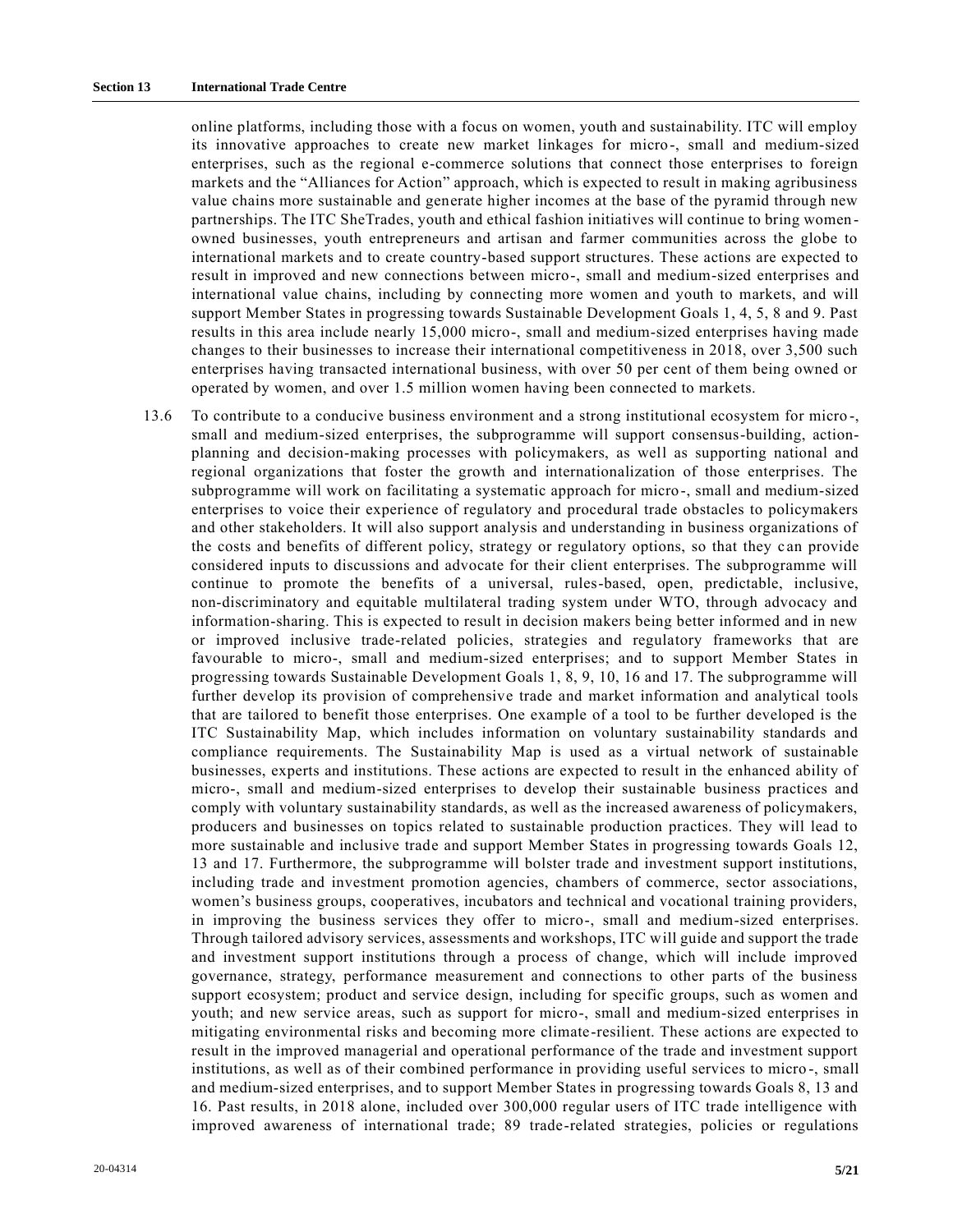developed or amended; and over 350 cases in which trade and investment support institutions boosted their performance with improvements in their strategy, management and operations.

# **External factors for 2021**

- 13.7 With regard to the external factors, the overall plan for 2021 is based on the following planning assumptions:
	- (a) Extrabudgetary resources will remain stable and largely earmarked for interventions in the focus countries of ITC operations (the least developed countries, landlocked developing countries, small island developing States and small, vulnerable economies, conflict and postconflict States and sub-Saharan African countries); and neither exchange rate fluctuations nor the timing of financial contributions will have an adverse effect on operations;
	- (b) Countries in which ITC delivers large programmes will maintain political, economic and social conditions that allow for the implementation of development initiatives;
	- (c) The international trade and investment environments do not deteriorate significantly compared with 2019.
- 13.8 The subprogramme integrates a gender perspective in its operational activities, deliverables and results, as appropriate. For example, the subprogramme has increased its target from 45 per cent in previous periods to at least 50 per cent of its final beneficiaries to be micro-, small and mediumsized enterprises that are owned, operated or managed by women. ITC also has a specific programme that is entirely focused on the economic empowerment of women: SheTrades offers a set o f initiatives that increase gender equality in trade. Among them is the "SheTrades call to action", which aims to connect 3 million women to markets by 2021 and rallies stakeholders around the world to work together on seven actions to reduce trade barriers for women entrepreneurs.
- 13.9 With regard to cooperation with other entities, ITC will continue to strengthen its relationship with the private sector, civil society, academia and international entities to advance the 2030 Agenda. In view of evaluation findings, special attention will be given to supporting partners of ITC in the field, with a view to ensuring the sustainability of services provided to target beneficiaries after project interventions. With the same objective, ITC will expand its Alliances for Action, which are networks of multinational firms, governments, non-governmental organizations, research centres, financial institutions, producer association representatives and international development agencies in selected value chains. Together, they can promote competitiveness and income diversification for smallholder farmers and small and medium-sized enterprises in an effective and sustainable manner. Furthermore, ITC will continue to contribute to the implementation of WTO ministerial declar ations, in particular the Agreement on Trade Facilitation.
- 13.10 With regard to inter-agency coordination and liaison, ITC will continue to work closely with other United Nations agencies, including through membership in the United Nations Sustainable Development Group and United Nations country teams. As a non-resident agency, ITC is adjusting its operations to fully support the United Nations reform and contribute to United Nations country teams where its expertise meets the priorities of national Governments. Examples of the collaboration of ITC with other entities of the United Nations system include joint youth and womenfocused trade development projects in Africa (with the United Nations Capital Development Fund and the International Labour Organization); the multi-agency initiative to facilitate access to trade information for micro-, small and medium-sized enterprises, the Global Trade Helpdesk (with the United Nations Conference on Trade and Development (UNCTAD) and WTO); initiatives on gender equality and women's empowerment (with the United Nations Entity for Gender Equality and the Empowerment of Women (UN-Women)); and a number of initiatives within the Enhanced Integrated Framework.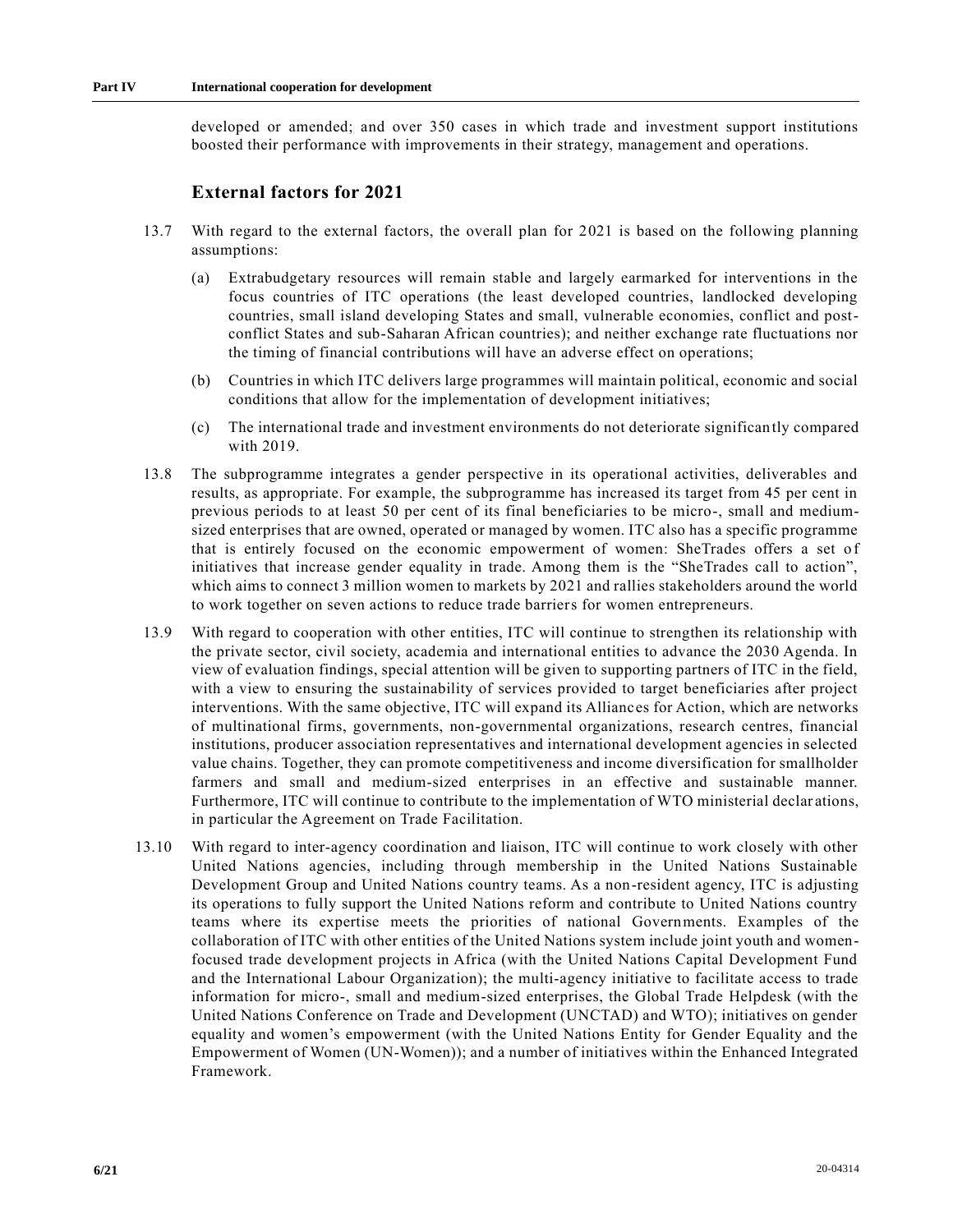# **Evaluation activities**

- 13.11 The following self-evaluations completed in 2019 have guided the programme plan for 2021:
	- (a) 2019 annual evaluation synthesis report (meta-evaluation of 2018 evaluation findings);
	- (b) Self-evaluation of the programme on trade facilitation;
	- (c) Self-evaluation of the programme on strengthening trade and investment support institutions;
	- (d) Self-evaluation of the participation and performance of the International Trade Centre in the United Nations "Delivering as one" system;
	- (e) Midterm self-evaluation of the ITC youth empowerment project in the Gambia.
- 13.12 The findings of the evaluations referenced in paragraph 13.11 above have been taken into account for the programme plan for 2021, leading to a refinement in the theories of change of the two programmatic areas that were evaluated and informing the alignment of ITC with the United Nations reforms at the country level. ITC uses its annual evaluation synthesis reports to provide an overview of findings and critical lessons learned from internal and external evaluations conducted during the year. Those lessons inform the quality review criteria that ITC uses in its project approval process and inform project management. The key theme of the 2019 report was "complexity", referring to the cause and effect chains that lead to development results and the importance of realizing effective synergies with other actors to achieve the goals of the 2030 Agenda. Overall, findings indicate that ITC projects have been successful in addressing increased complexity through adjustment, flexibility and long-term interaction with stakeholders. In response, ITC will focus more systematically on establishing joint monitoring mechanisms with partners to make adequate and timely adjustments to interventions and address the challenge of complex results chains together.
- 13.13 The following evaluations are planned for 2021:
	- (a) 2021 annual evaluation synthesis report (meta-evaluation of the 2020 evaluation findings);
	- (b) One corporate self-evaluation;
	- (c) One self-evaluation of an ITC programmatic approach;
	- (d) One large project self-evaluation.

# **Programme performance in 2019 against planned result**

13.14 A planned result for 2019, which is improved international competitiveness of enterprises, as referred to in the proposed programme budget for the biennium 2018–2019, was achieved, as evidenced by over 4,000 micro-, small and medium-sized enterprises having transacted international business as a result of ITC support, against a target of 2,000 (half of the target of 4,000 for the biennium). In addition, over 50 per cent of those enterprise were owned and operated by women, against a target of 45 per cent. The main areas of improvement were strategy and leadership development, value chain improvements, better quality management, use of new (digital and e-commerce) marketing and sales channels, the acquisition of new buyers and better supply chain management.

# **Programme performance in 2019: artisans in vulnerable communities become competitive and connected to lucrative lifestyle markets through the Ethical Fashion Initiative of the International Trade Centre**

13.15 Many communities in developing countries that are part of international fashion value chains produce socalled "fast fashion", a synonym for inexpensive, one-season items. Although the final products attract a significant customer base, fast-fashion practices are increasingly regarded as detrimental to sustainable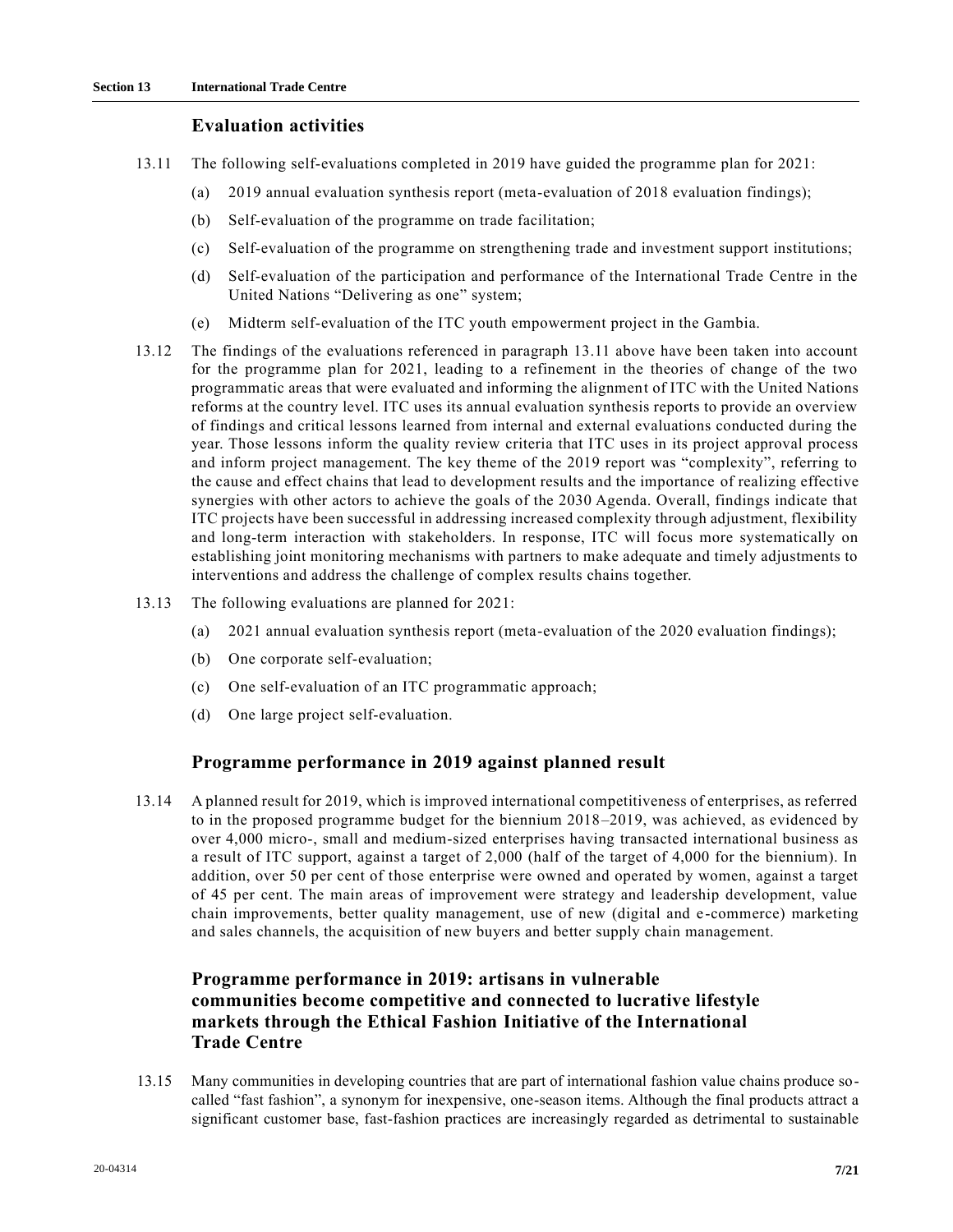and inclusive development. ITC is a member of the United Nations Alliance for Sustainable Fashion, an initiative designed to change this path, turning this high-value-added, globalized industry into a driver for the Sustainable Development Goals. The ITC Ethical Fashion Initiative has been engaged in connecting vulnerable groups of artisans in Africa and Asia – women, displaced persons, returnees and potential migrants – to lucrative, sustainability-focused niche markets in fashion, interior design and fabrics.

13.16 The ITC approach has involved three components. The first component was the development of a compliance scheme for the Ethical Fashion Initiative as an operating framework for the partnering enterprises. It consists of a code of conduct on fair labour standards and the living wage, impact assessments, protection of the environment and transparency and traceability, captured in reports for every work order and monitored by social workers. The second component was active partnerships with and support for the development of social enterprises as management and administration hubs for artisan groups in Africa, Asia and the Pacific and the Caribbean. The support included, but was not limited to, advisory services on business management and the coordination of work with informal microenterprises and communities of artisans, export logistics, the implementation of appropriate quality control systems, and artisan training by industry professionals on advanced production techniques or traditional skills that were under threat of being forgotten. The initiative also assisted in identifying markets and carrying out relevant product development. Once capacitated, the social enterprises started coordinating production with international clients, and have offered managerial, administrative and legal support to artisan cooperatives and ongoing artisan training. The third component was business matchmaking with major international fashion and lifestyle brands. This activity enabled artisans to produce for the international market, supported by a sustainable business model. ITC also worked to ensure a regular stream of work orders that was detached from the fashion seasons.

### *Progress towards the attainment of the objective, and performance measure*

13.17 This work contributed to enhancing inclusive and sustainable growth and development through trade and international business development for micro-, small and medium-sized enterprises in developing countries, especially the least developed countries, as demonstrated by 13,620 artisans in 13 countries becoming more competitive and connected to international markets in 2019. The data is published in publicly available impact reports, which are based on extensive data collection through surveys, comprising baseline assessments of the artisan communities, brand assessments, order-based assessments and yearly social impact assessments. The testimonials from the beneficiaries have showcased changes, such as increased income – mostly used for savings and expenditures for better nutrition, school fees, health care, housing and small businesses – and the improvement of working conditions, skills development and the adoption of new work techniques. The collected reports also detailed the business transactions with fashion houses, demonstrating the value of newly transacted international business.

### Figure 13.I



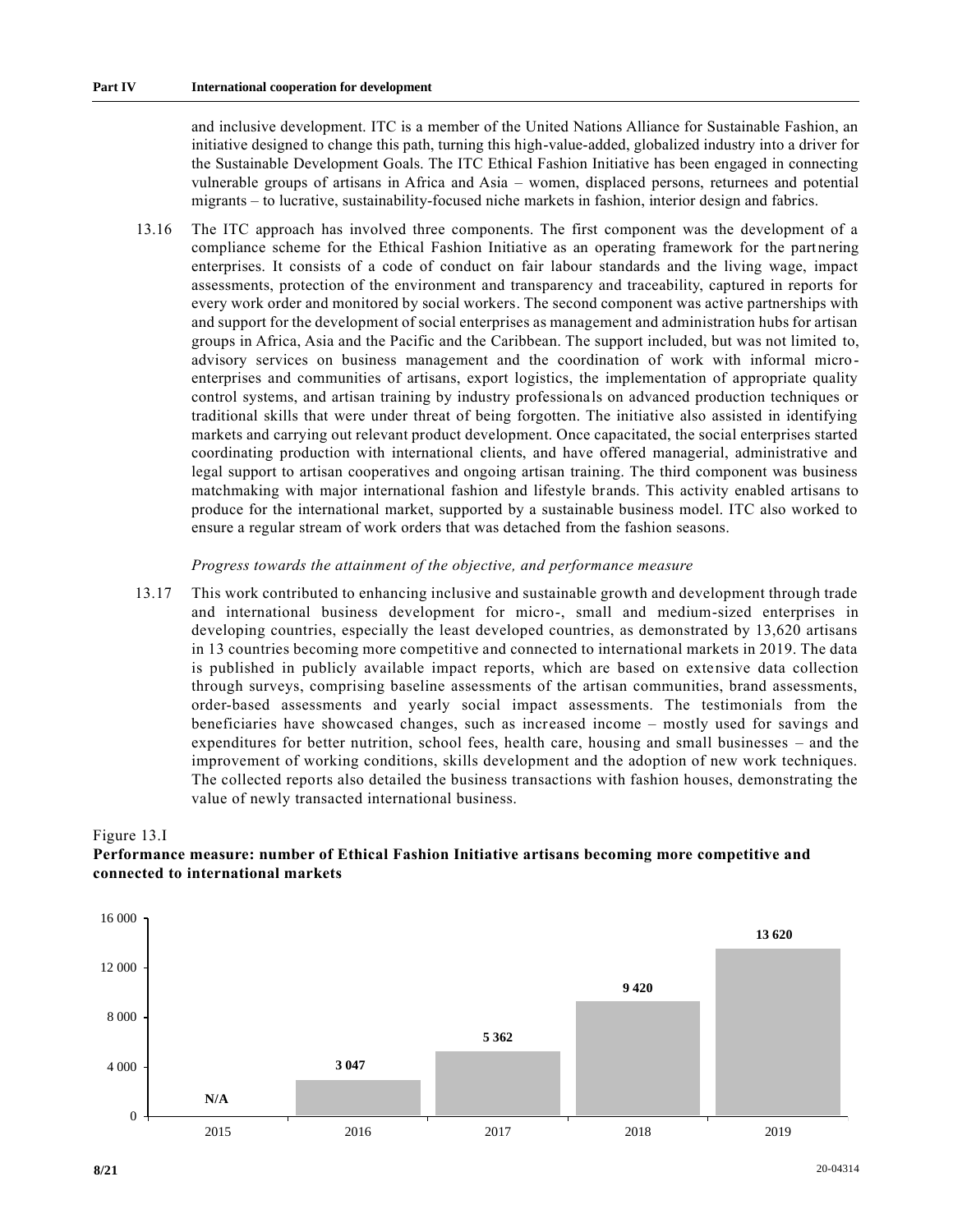## **Planned results for 2021**

### **Result 1: the Gambia invests in jobs for young people through entrepreneurship and trade (result carried over from 2020)**

13.18 The subprogramme will continue the work related to the promotion of youth entrepreneurship, in line with its mandate, and will continue to raise awareness among youth about the opportunities available to them in the Gambia and through trade. It will also a ssist young people in developing the strategies and skills needed to increase their employment opportunities and contribute to the success of their enterprises, which is expected to be demonstrated by the performance measure for 2021 below. For 2020, a proxy performance measure is indicated to reflect that the General Assembly, in its resolution [74/251,](https://undocs.org/en/A/RES/74/251) approved a programme narrative at the subprogramme level that is composed solely of the objectives.





**Result 2: South-South trade and investment creates growth opportunity for micro-, small and medium-sized enterprises from East African countries (new result)**

- 13.19 In April 2019, the General Assembly, in its resolution [73/291,](https://undocs.org/en/A/RES/73/291) endorsed the Buenos Aires outcome document of the second High-level United Nations Conference on South-South Cooperation, in which the importance of South-South cooperation, including through trade and investment, and its role in advancing progress in the implementation of the 2030 Agenda for Sustainable Development was reaffirmed. In 2019, research and surveys conducted by ITC of over 550 East African companies confirmed that South-South value chains afforded micro-, small and medium-sized enterprises more opportunities to move up the value chain than North-South value chains. However, large and growing trade and investment opportunities in the global South have been underutilized; for example, tariff preference schemes have had limited uptake, and investment and trade have been focused predominantly on extractives and commodities.
- 13.20 As part of its plan for 2021, the subprogramme will promote sustainable commercial linkages between micro-, small and medium-sized enterprises in East Africa and buyers and investors from the global South as a vehicle for value addition, job creation and, ultimately, sustained economic growth and development. It will focus on sectors that offer market opportunities and have the potential to be catalysts for development impact, for example, the agribusiness, light manufacturing, technology and services sectors, and will assist partner governments, business support organizations and enterprises to assess and take advantage of South-South trade and investment opportunities and address practical obstacles.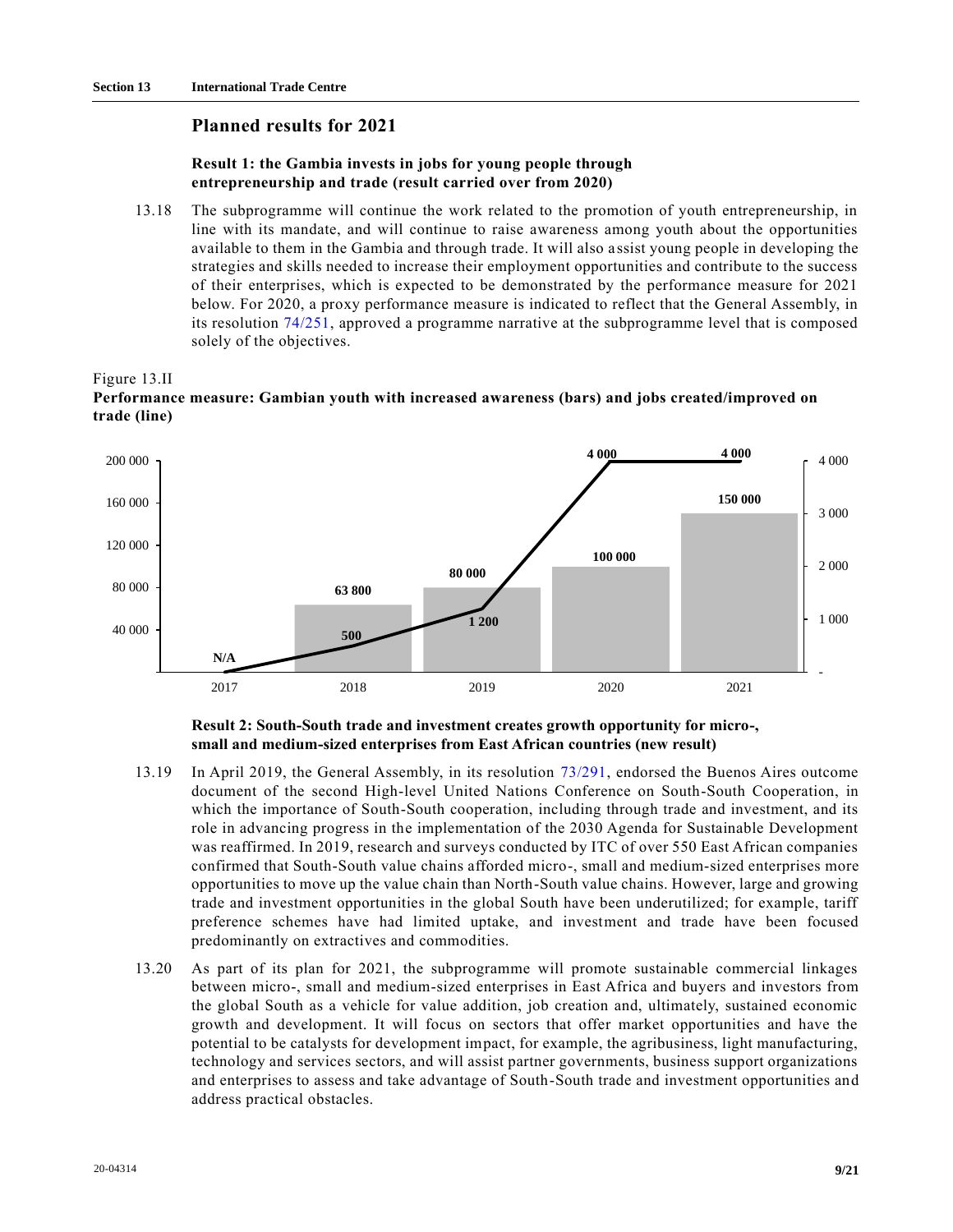### **Part IV International cooperation for development**

13.21 This holistic approach will reduce the market gap between East African micro-, small and mediumsized enterprises and potential international markets in the South. The East African enterprises have limited access to Southern market intelligence and limited ability to link to export markets. In response, the subprogramme will seek to accelerate the hands-on learning of those enterprises about the market opportunities through targeted business-to-business matchmaking and trade and investment promotion missions, including for representatives of business support organizations and relevant government agencies. This exposure, coupled with training and advisory services, will incentivize East African micro-, small and medium-sized enterprises to diversify their target markets and make related changes to their products and business processes. In addition, this work will improve potential Southern buyers' and investors' knowledge and risk perception of East African micro-, small and medium-sized enterprises and increase their interest in conducting business with them.

## *Internal challenge and response*

13.22 The challenge for the subprogramme was to find an effective way of speeding up the engagement of market partners from the South with target micro-, small and medium-sized enterprises in East Africa, and the engagement of those enterprises to improve their products and services. ITC identified access to finance as a missing component in its approach. Buyers and investors who expand their business operations into new markets, and micro-, small and medium-sized enterprises that upgrade their products and services offering, usually need debt or equity capital to make substantive changes. In response, the subprogramme will pursue active partnerships with development finance institutions and private capital providers. In 2021, at least three such partnerships will have become operational with the deployment of capital to micro-, small and medium-sized enterprises, including for measures that increase the social and environmental sustainability of those enterprises.

## *Expected progress towards the attainment of the objective, and performance measure*

13.23 This work is expected to contribute to enhancing inclusive and sustainable growth and development through trade and international business development for micro-, small and medium-sized enterprises in developing and least developed countries in East Africa. This would be demonstrated by \$202 million of business and investment deals generated by beneficiary micro-, small and medium-sized enterprises in East Africa through South-South value chains.

### Figure 13.III

# **Performance measure: total amount of trade and investment deals facilitated by the South-South programme**

(Millions of United States dollars)

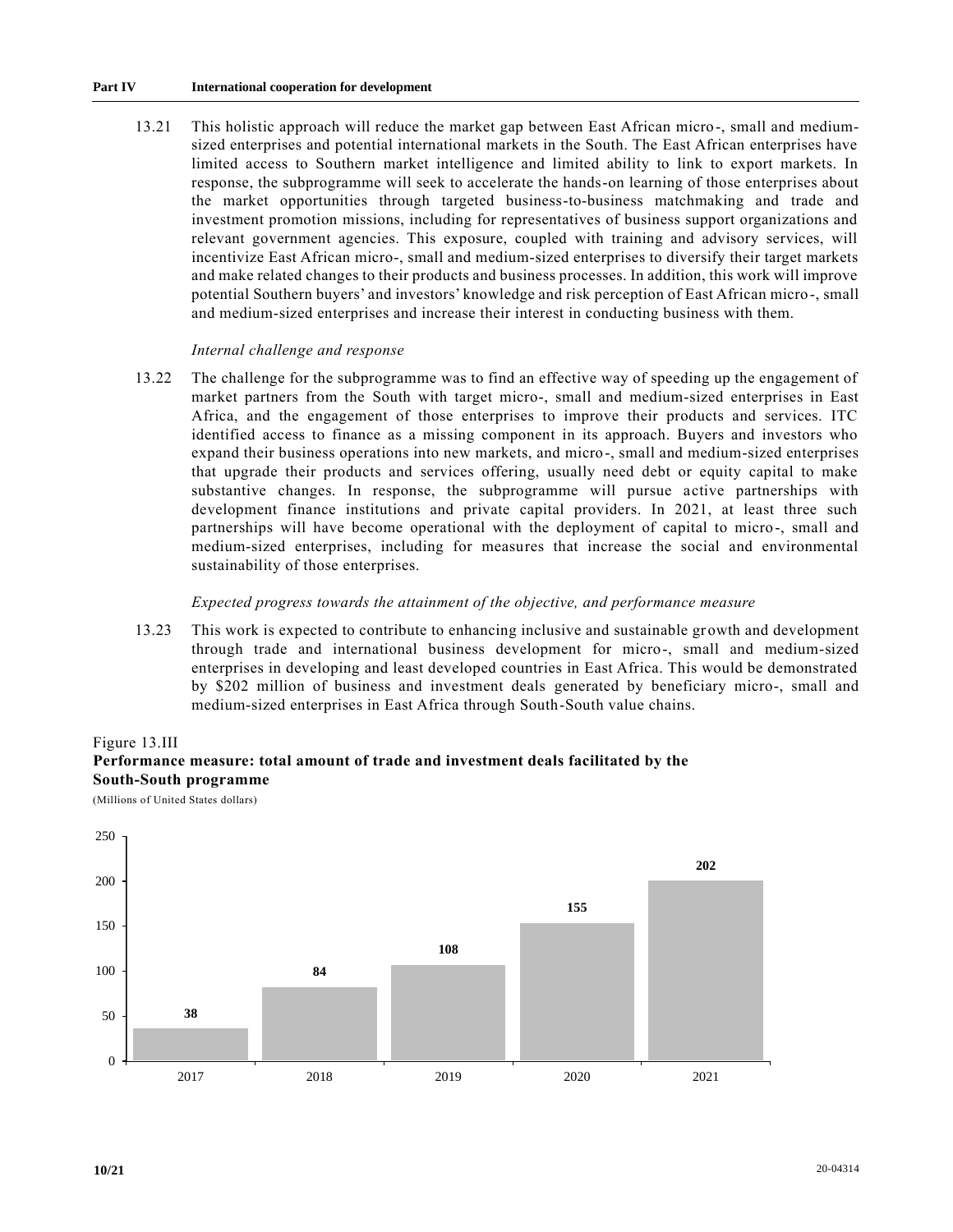# **Legislative mandates**

13.24 The list below provides all mandates entrusted to the subprogramme.

## *General Assembly resolutions*

| 2297 (XXII)               | <b>International Trade Centre</b>                                                                                              | 73/219, 74/201 | International trade and development                                                                                |  |  |
|---------------------------|--------------------------------------------------------------------------------------------------------------------------------|----------------|--------------------------------------------------------------------------------------------------------------------|--|--|
| 64/189, 66/186            | Unilateral economic measures as a means<br>of political and economic coercion against                                          | 73/225         | Entrepreneurship for sustainable<br>development                                                                    |  |  |
| 64/216: 66/215            | developing countries<br>Second United Nations Decade for the<br>Eradication of Poverty (2008-2017)                             | 73/245         | Promotion of sustainable tourism, including<br>ecotourism, for poverty eradication and<br>environment protection   |  |  |
| 64/220, 66/218;<br>74/238 | Operational activities for development of<br>the United Nations system                                                         | 73/246         | Implementation of the Third United Nations<br>Decade for the Eradication of Poverty                                |  |  |
| 64/222                    | Nairobi outcome document of the High-<br>level United Nations Conference on South-                                             | 73/247         | $(2018 - 2027)$<br>Industrial development cooperation                                                              |  |  |
|                           | South Cooperation                                                                                                              | 73/249         | South-South cooperation                                                                                            |  |  |
| 66/288<br>67/213          | The future we want<br>Report of the Governing Council of the<br>United Nations Environment Programme on                        | 73/291         | Buenos Aires outcome document of the<br>second High-level United Nations<br>Conference on South-South Cooperation  |  |  |
|                           | its twelfth special session and the<br>implementation of section IV.C, entitled<br>"Environmental pillar in the context of     | 74/197         | Information and communications<br>technologies for sustainable development                                         |  |  |
|                           | sustainable development", of the outcome<br>document of the United Nations Conference                                          | 74/198         | International Year of Creative Economy for<br>Sustainable Development, 2021                                        |  |  |
| 69/15                     | on Sustainable Development<br>SIDS Accelerated Modalities of Action                                                            | 74/199         | Promoting investments for sustainable<br>development                                                               |  |  |
|                           | (SAMOA) Pathway                                                                                                                | 74/204         | Commodities                                                                                                        |  |  |
| 69/283                    | Sendai Framework for Disaster Risk<br>Reduction 2015-2030                                                                      | 74/217         | Follow-up to and implementation of the<br>SIDS Accelerated Modalities of Action                                    |  |  |
| 69/313                    | Addis Ababa Action Agenda of the Third<br>International Conference on Financing for<br>Development (Addis Ababa Action Agenda) |                | (SAMOA) Pathway and the Mauritius<br>Strategy for the Further Implementation of<br>the Programme of Action for the |  |  |
| 70/1                      | Transforming our world: the 2030 Agenda<br>for Sustainable Development                                                         |                | Sustainable Development of Small Island<br>Developing States                                                       |  |  |
| 71/243                    | Quadrennial comprehensive policy review<br>of operational activities for development of<br>the United Nations system           | 74/228         | Role of the United Nations in promoting<br>development in the context of globalization<br>and interdependence      |  |  |
| 71/279                    | Micro-, Small and Medium-sized<br>Enterprises Day                                                                              | 74/231         | Development cooperation with middle-<br>income countries                                                           |  |  |
| 72/279                    | Repositioning of the United Nations<br>development system in the context of the<br>quadrennial comprehensive policy review     | 74/232         | Follow-up to the Fourth United Nations<br>Conference on the Least Developed<br>Countries                           |  |  |
|                           | of operational activities for development of<br>the United Nations system                                                      | 74/233         | Follow-up to the second United Nations<br>Conference on Landlocked Developing<br>Countries                         |  |  |
| 73/195                    | Global Compact for Safe, Orderly and<br>Regular Migration                                                                      | 74/235         | Women in development                                                                                               |  |  |

## *Economic and Social Council resolutions*

[1819 \(LV\)](https://undocs.org/en/e/RES/1819(LV)) United Nations export promotion programmes

*Conference of the Parties to the United Nations Framework Convention on Climate Change decisions* 

1/CP.21 Adoption of the Paris Agreement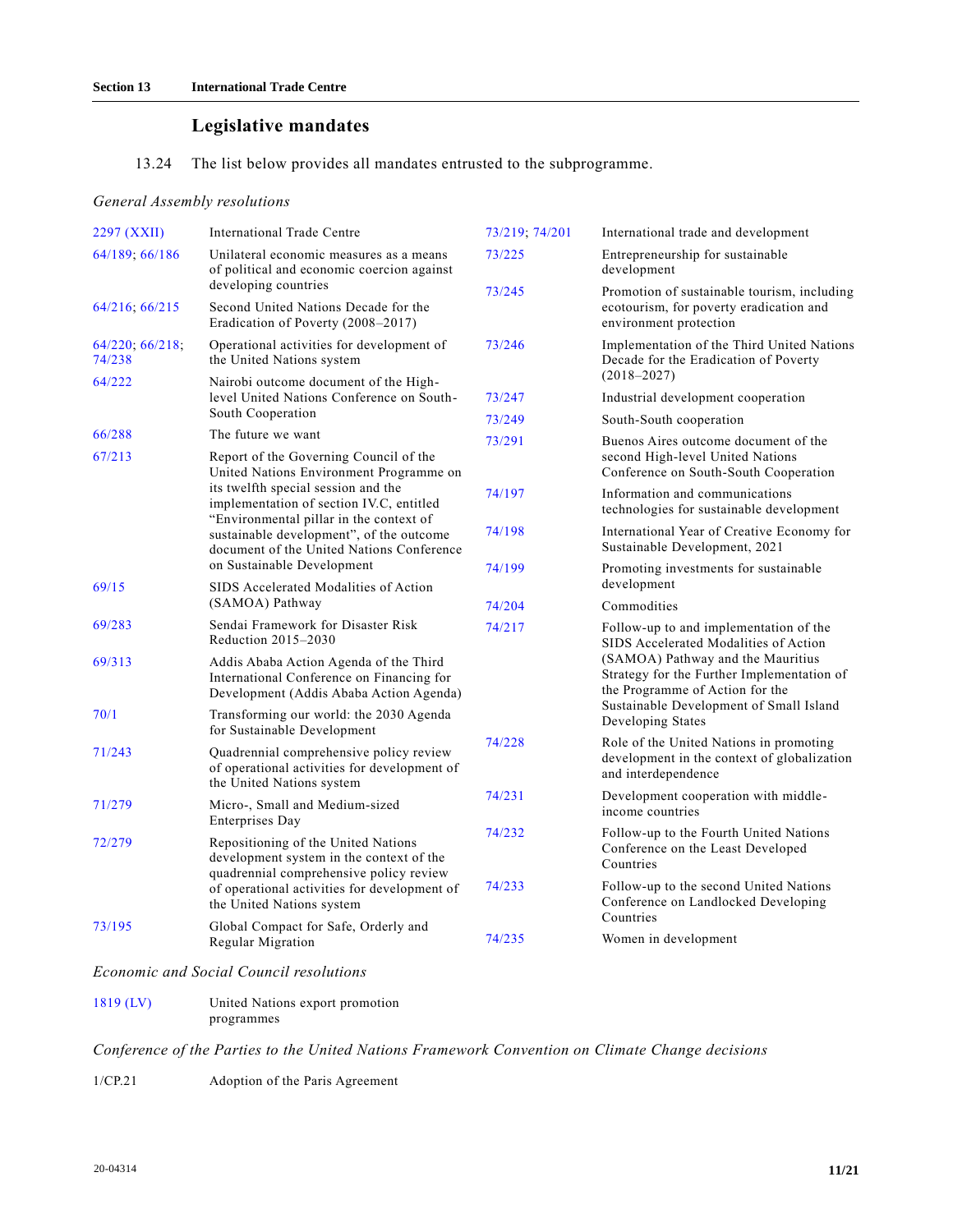## **Part IV International cooperation for development**

| WT/MIN<br>(01)/DEC/1 | Doha Ministerial Declaration     | WT/MIN<br>(13)/DEC   | Bali Ministerial Declaration           |
|----------------------|----------------------------------|----------------------|----------------------------------------|
| WT/MIN               | Doha Work Programme: Ministerial | WT/MIN               | Nairobi Ministerial Declaration        |
| (05)/DEC             | Declaration                      | (15)/DEC             |                                        |
| WT/MIN               | Elements for political guidance  | WT/MIN               | Joint Declaration on Trade and Women's |
| (11)/W/2             |                                  | (17)/ <sub>DEC</sub> | Economic Empowerment                   |

*World Trade Organization ministerial declarations and decisions*

# **Deliverables**

13.25 Table 13.1 lists all deliverables, by category and subcategory, for the period 2019 –2021 that contributed and are expected to contribute to the attainment of the objective stated above.

### Table 13.1

### **Deliverables for the period 2019–2021, by category and subcategory**

| Category and subcategory                                                                                                                                                                                                                                           | 2019<br>planned | 2019<br>actual | 2020<br>planned | 2021<br>planned |
|--------------------------------------------------------------------------------------------------------------------------------------------------------------------------------------------------------------------------------------------------------------------|-----------------|----------------|-----------------|-----------------|
| A. Facilitation of the intergovernmental process and expert bodies                                                                                                                                                                                                 |                 |                |                 |                 |
| Parliamentary documentation (number of documents)                                                                                                                                                                                                                  | 4               | 4              | 4               | 4               |
| Reports to the Joint Advisory Group on the International Trade Centre and<br>1.<br>the Consultative Committee of the ITC trust fund                                                                                                                                | 3               | 3              | 3               | 3               |
| 2. Annual report on the activities of ITC to the Joint Advisory Group on the<br>International Trade Centre and the Consultative Committee of the ITC trust<br>fund                                                                                                 | 1               | 1              | 1               | 1               |
| Substantive services for meetings (number of three-hour meetings)                                                                                                                                                                                                  | 7               | 7              | 7               | $\overline{7}$  |
| Meetings of the Joint Advisory Group on the International Trade Centre and<br>3.<br>formal meetings of the Consultative Committee of the ITC trust fund                                                                                                            | 4               | 4              | 4               | 4               |
| Meetings of the Advisory Committee on Administrative and Budgetary<br>4.<br><b>Questions</b>                                                                                                                                                                       | 1               | 1              | 1               | 1               |
| Meetings of the Fifth Committee<br>5.                                                                                                                                                                                                                              | 1               | 1              | 1               | 1               |
| Meetings of the Committee for Programme and Coordination<br>6.                                                                                                                                                                                                     | 1               | 1              | 1               | 1               |
| B. Generation and transfer of knowledge                                                                                                                                                                                                                            |                 |                |                 |                 |
| Field and technical cooperation projects (number of projects)                                                                                                                                                                                                      | 130             | 135            | 120             | 130             |
| Trade-related technical assistance projects<br>7.                                                                                                                                                                                                                  | 130             | 135            | 120             | 130             |
| Seminars, workshops and training events (number of days)                                                                                                                                                                                                           | 2 9 0 0         | 2800           | 2 9 0 0         | 3 0 0 0         |
| Training courses, seminars and workshops to transfer skills and knowledge<br>8.<br>on selected trade topics for approximately 25,000 participants                                                                                                                  | 2 900           | 2 800          | 2 900           | 3 000           |
| Technical materials (number of materials)                                                                                                                                                                                                                          | 25              | 28             | 25              | 30              |
| SME Competitiveness Outlook flagship report<br>9.                                                                                                                                                                                                                  | 1               | 1              | 1               | -1              |
| 10. Books on trade-related subjects                                                                                                                                                                                                                                | 4               | 4              | 4               | 4               |
| 11. Papers on trade-related subjects, such as inclusive and sustainable trade,<br>trade and market intelligence, competitiveness of micro-, small and<br>medium-sized enterprises and competitiveness of women-owned micro-,<br>small and medium-sized enterprises | 20              | 23             | 20              | 25              |

#### **C. Substantive deliverables**

**Consultation, advice and advocacy**: customized support to policymakers, trade support institutions and enterprises to address the international competitiveness challenges for micro-, small and medium-sized enterprises in developing countries and countries with economies in transition, to facilitate public-private dialogue on improvements to the business environment and to ensure that trade supports inclusive and sustainable development; advisory services to disadvantaged groups among micro -,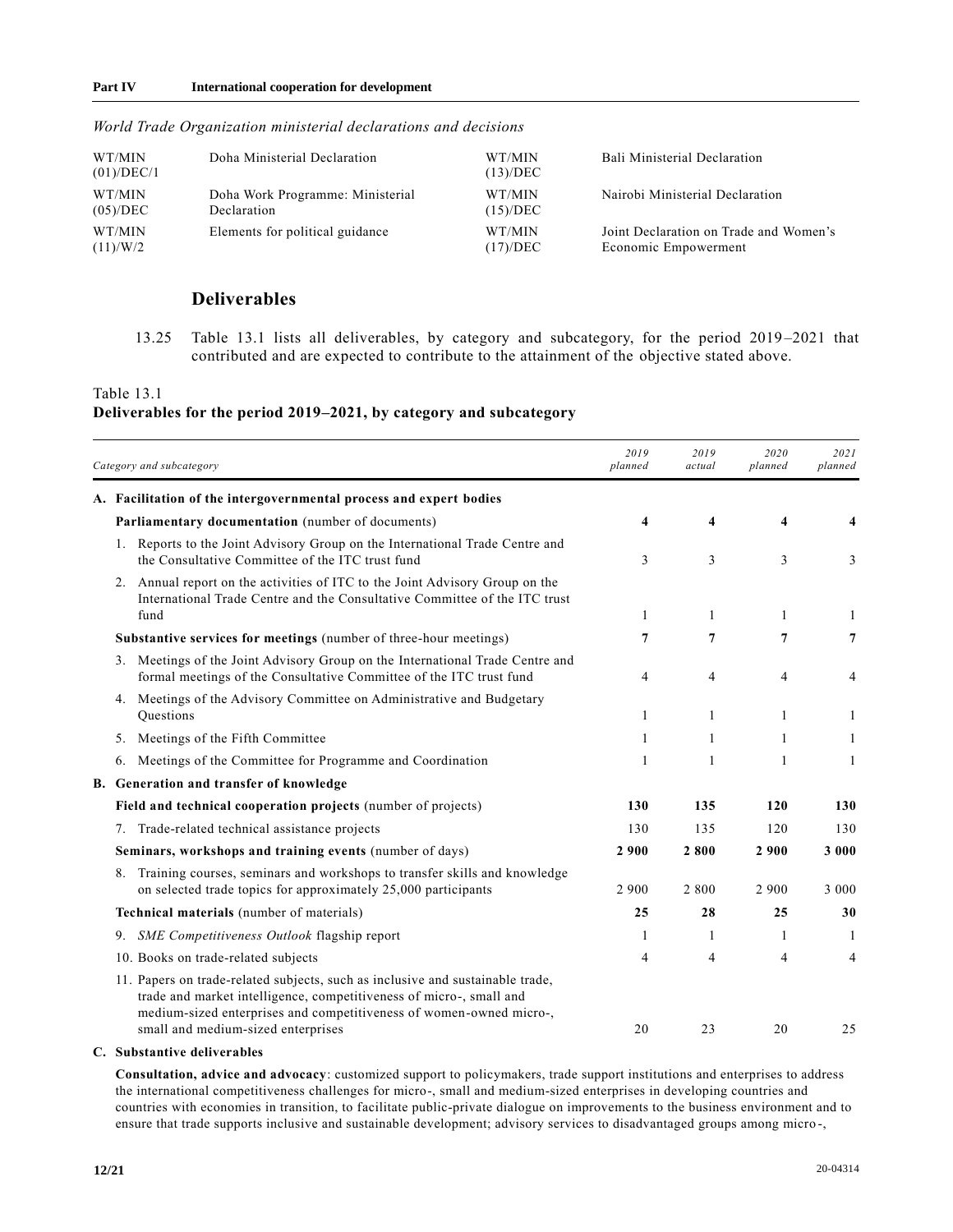### **Section 13 International Trade Centre**

|                                    | 2019    | 2019<br>$   -$ | 2020    | 2021    |
|------------------------------------|---------|----------------|---------|---------|
| $\sim$<br>Category and subcategory | planned | actual         | vlannea | planned |

small and medium-sized enterprises, such as women and youth-owned enterprises, on improving the quality of products and services to meet market demands and identifying networks and market partners; advisory and advocacy services for policymakers and business support organizations on how to consider the needs of micro-, small and medium-sized enterprises and disadvantaged groups in their service offer; and advocacy that allows for the systematic inclusion of micro -, small and medium-sized enterprises and disadvantaged groups in policy and strategy processes.

**Databases and other substantive digital materials**: maintenance and development of databases and other online tools to make global trade more transparent and facilitate market access and business and policy decisions. Databases cover trade flows, ta riffs and non-tariff measures, export potential, procurement opportunities, rules of origin, private standards and knowledge on sustainable trade and youth and women entrepreneurship. They include the SheTrades database, "SheTrades Outlook" and the ITC "SME trade academy", Market Access Map, Trade Map, Standards Map, Investment Map, Global Trade Helpdesk, Export Potential Map, Procurement Map, Trade Strategy Map and Sustainability Map.

#### **D. Communication deliverables**

**Outreach programmes, special events and information materials**: special events, including the World Export Development Forum, SheTrades Global, the Trade for Sustainable Development Forum, the world trade promotion organizations network conference and awards; the *International Trade Forum* magazine; Micro-, Small and Medium-sized Enterprises Day; newsletters on trade-related subjects; and information materials and outreach, including on export strategy, trade support networks and capacities, entrepreneurship, skills and export development opportunities, world trade trends, the multilateral trading system, regional integration, technical regulations and standards for export, and trade and the Sustainable Development Goals.

**Digital platforms and multimedia content**: updating and maintenance of websites and social media accounts, including dedicated websites and active social media presence engaging sustainable micro-, small and medium-sized enterprises, women entrepreneurs and youth.

**Library services**: services for ITC clients, in particular trade support institutions, with online updates on trade issues and with trade-related publications; and provision of an information referral service to trade support institutions from developing countrie s.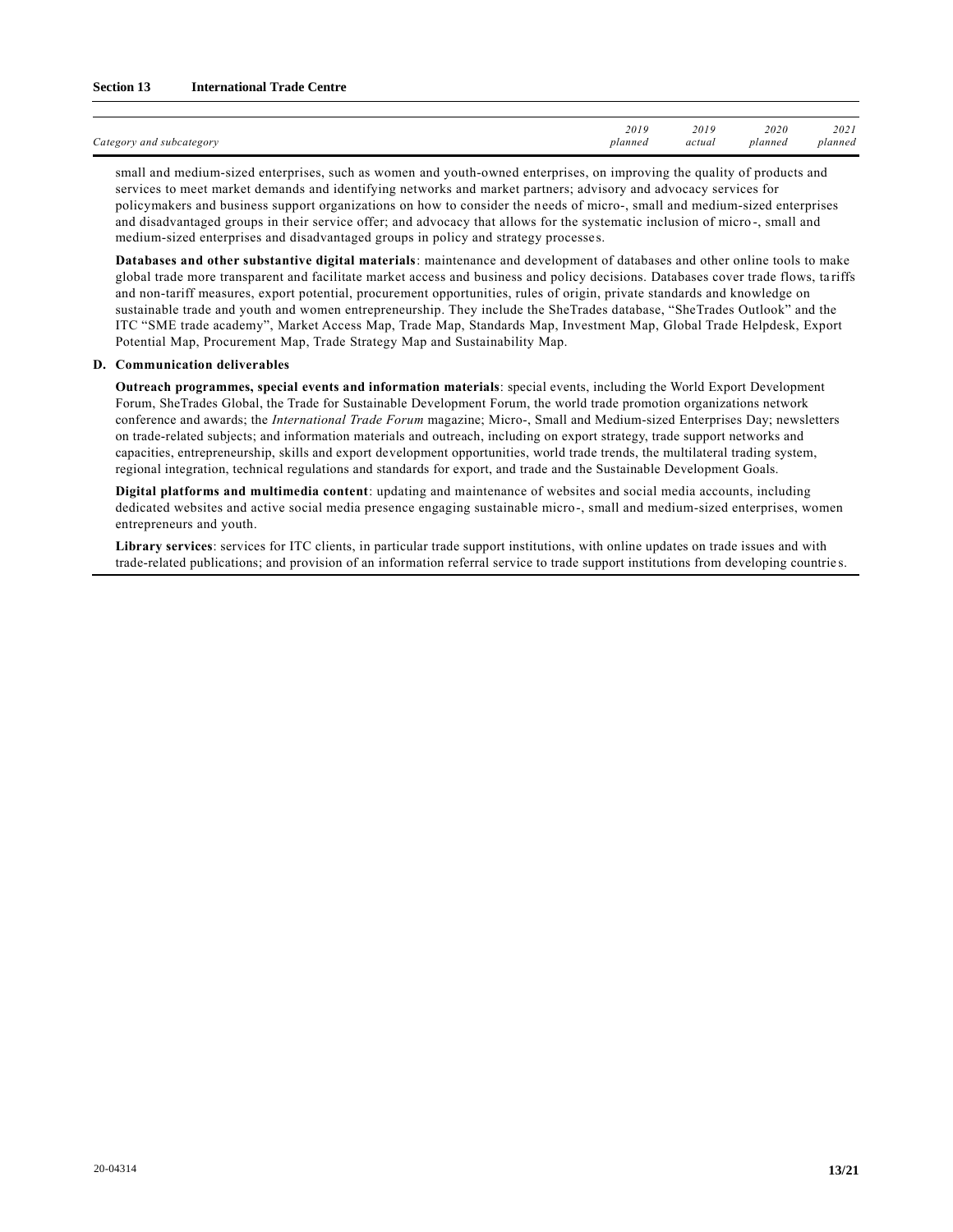# **B. Proposed post and non-post resource requirements for 2021**

# **Overview**

13.26 The proposed regular budget resources for 2021 are reflected in table 13.2 below.

# Table 13.2 **Financial resources**

(Thousands of United States dollars)

|                                                                    |            | Changes                           |                                   |                  |       |  |                          |                              |                      |                                          |
|--------------------------------------------------------------------|------------|-----------------------------------|-----------------------------------|------------------|-------|--|--------------------------|------------------------------|----------------------|------------------------------------------|
|                                                                    | 2019       | 2020<br>expenditure appropriation | Technical<br>adjustments mandates | New/<br>expanded | Other |  | Total Percentage         | 2021<br>estimate<br>(before) | recosting) Recosting | 2021<br>estimate<br>(after<br>recosting) |
| Fellowships, grants and<br>contributions <sup><math>a</math></sup> | 18 5 6 7.9 | 18 861.8                          | –                                 |                  |       |  | $\overline{\phantom{m}}$ | 18 861.8                     | 132.0                | 18 993.8                                 |
| <b>Total</b>                                                       | 18 567.9   | 18 861.8                          |                                   |                  |       |  |                          | 18 861.8                     | 132.0                | 18 993.8                                 |

*<sup>a</sup>* Represents the United Nations share of the ITC full regular budget disbursed as a grant.

- 13.27 The General Assembly, in section I of its resolution [59/276,](https://undocs.org/en/A/RES/59/276) endorsed revised administrative arrangements for ITC as set out in the report of the Secretary-General [\(A/59/405\)](https://undocs.org/en/A/59/405). In conformity with those administrative arrangements, the regular budget of ITC is denominated in Swiss francs and is funded equally by the United Nations and WTO. The United Nations share of the ITC full regular budget is disbursed as a grant.
- 13.28 The grant proposed for 2021 amounts to \$18,861,800, before recosting, reflecting no change in the resource level compared with the appropriation for 2020. The propos ed level of resources provides for the full, efficient and effective implementation of mandates.
- 13.29 The General Assembly has approved, on a trial basis, a change from a biennial to an annual budget period for the United Nations, while WTO maintains its biennial budget process; this has implications for the administrative arrangements relating to the ITC budget. Accordingly, the present proposal for 2021 is put forward under an interim arrangement agreed with the WTO secretariat, whereby ITC has submitted to WTO an annual budget for 2020 in the United Nations proposed programme budget format, and twice that amount for the 2020–2021 budget period in the WTO format. The administrative arrangements will be suitably updated should the annual budget cycle be confirmed by the General Assembly.

# **Programme of work**

# **Subprogramme 6 Operational aspects of trade promotion and export development**

13.30 The total resource requirements for 2021 for ITC, comprising the ITC full regular budget in Swiss francs and projected extrabudgetary resources in Swiss francs, are reflected in tables 13.3 and 13.4 and figure 13.IV. In the interest of clarity and transparency, details of post resources, which will be provided for by proposed grants and contributions from the United Nations and WTO and are not part of the approved staffing table for the regular budget, are presented in tables 13.5 and 13.6. The ITC full regular budget requirements amount to SwF 36,739,000 (before recosting), net of projected miscellaneous income of SwF 200,000. The United Nations contribution to the ITC full regular

*Note*: The following abbreviations are used in tables and figures: ASG, Assistant Secretary - General; GS (OL), General Service (Other level).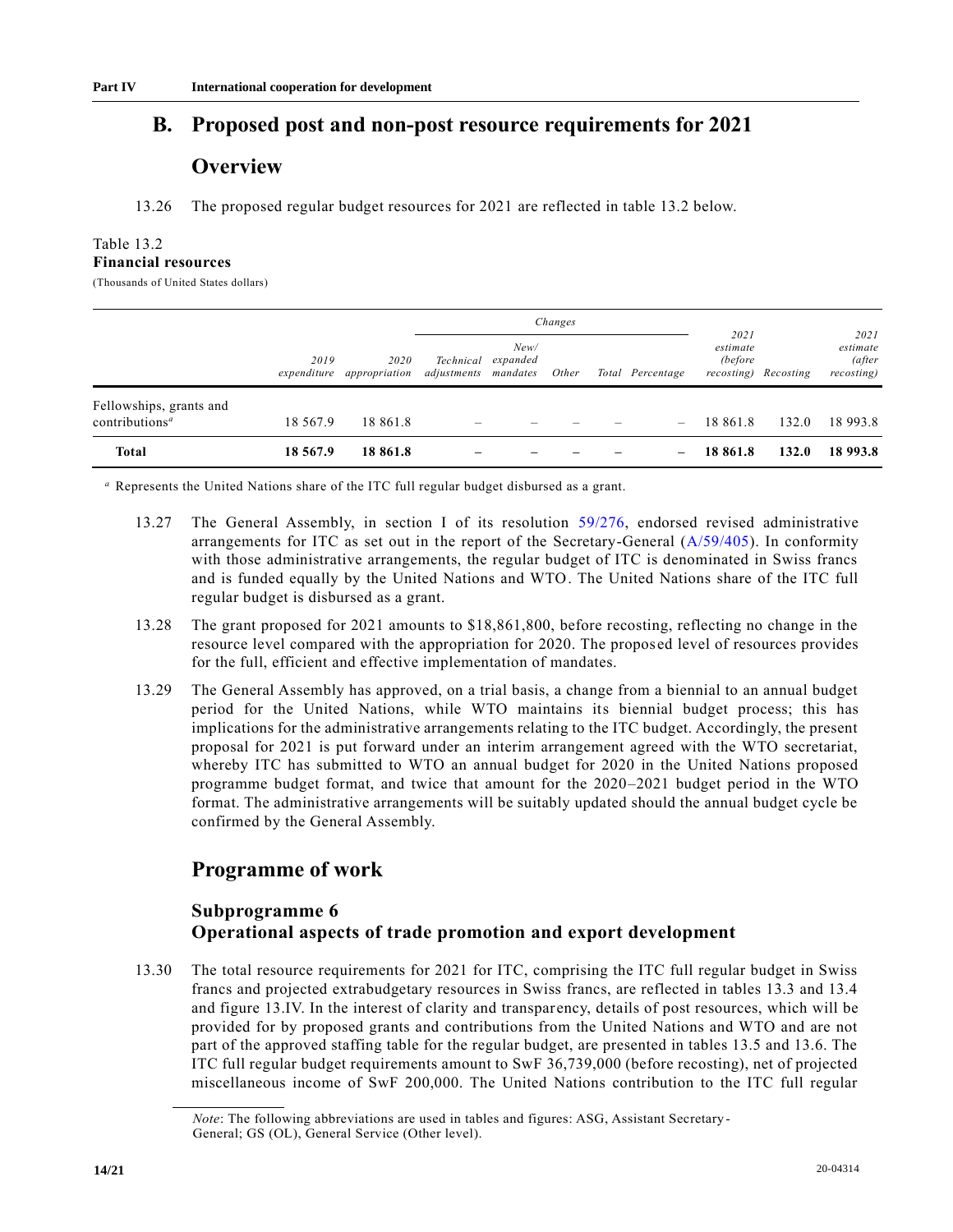budget is estimated at SwF 18,369,500 (i.e., 50 per cent of the full regular budget of SwF 36,739,000), equivalent to a grant of \$18,861,800 at an exchange rate of SwF 0.9739 to \$1.00.

13.31 As reflected in table 13.3, extrabudgetary resources are estimated at SwF 96,416,100. The resources would provide for 20 posts and non-post requirements and would enable ITC to implement its technical cooperation projects using the tools and knowledge base developed with regular budget resources. ITC continues to negotiate with donors for the funding of large -scale integrated programmes.

### Table 13.3

### **Evolution of financial resources: ITC full regular budget and extrabudgetary resources** (Thousands of Swiss francs)*<sup>a</sup>*

(1) *Regular budget<sup>b</sup>*

|    |                                                                           |                                  |                       |                          | Changes                      |       |  | 2021             |                                   | 2021      |                                         |
|----|---------------------------------------------------------------------------|----------------------------------|-----------------------|--------------------------|------------------------------|-------|--|------------------|-----------------------------------|-----------|-----------------------------------------|
|    |                                                                           | 2019<br>expenditure <sup>c</sup> | 2020<br>appropriation | Technical<br>adjustments | New/<br>expanded<br>mandates | Other |  | Total Percentage | estimate<br>(before<br>recosting) | Recosting | estimate<br><i>(after</i><br>recosting) |
|    | Programme of work                                                         |                                  |                       |                          |                              |       |  |                  |                                   |           |                                         |
| 6. | Operational<br>aspects of trade<br>promotion and<br>export<br>development | 36 956.3                         | 36 739.0              |                          |                              |       |  | $\sim$           | 36 739.0                          | 257.1     | 36 996.1                                |
|    | Subtotal, 1                                                               | 36 956.3                         | 36 739.0              |                          |                              |       |  | $-$              | 36 739.0                          | 257.1     | 36 996.1                                |

### (2) *Extrabudgetary*

|                                                                              | 2019<br>expenditure | 2020<br>estimate | 2021<br>estimate |
|------------------------------------------------------------------------------|---------------------|------------------|------------------|
| Programme of work                                                            |                     |                  |                  |
| 6. Operational<br>aspects of trade<br>promotion and<br>export<br>development | 91 335.2            | 96 416.1         | 96 416.1         |
| Subtotal, 2                                                                  | 91 335.2            | 96 416.1         | 96 416.1         |
| <b>Total</b>                                                                 | 128 291.5           | 133 155.1        | 133 412.2        |

*<sup>a</sup>* Exchange rate of SwF 0.9739 to \$1.00 is used to determine the United States dollar equivalent for 2020 and 2021 figures.

*<sup>b</sup>* The ITC regular budget is shared equally between the United Nations and the World Trade Organization.

*<sup>c</sup>* Overall level of 2019 expenditure (net of miscellaneous income) incurred in Swiss francs, of which the United Nations share amounts to SwF 18,478,100, equivalent to \$18,567,900.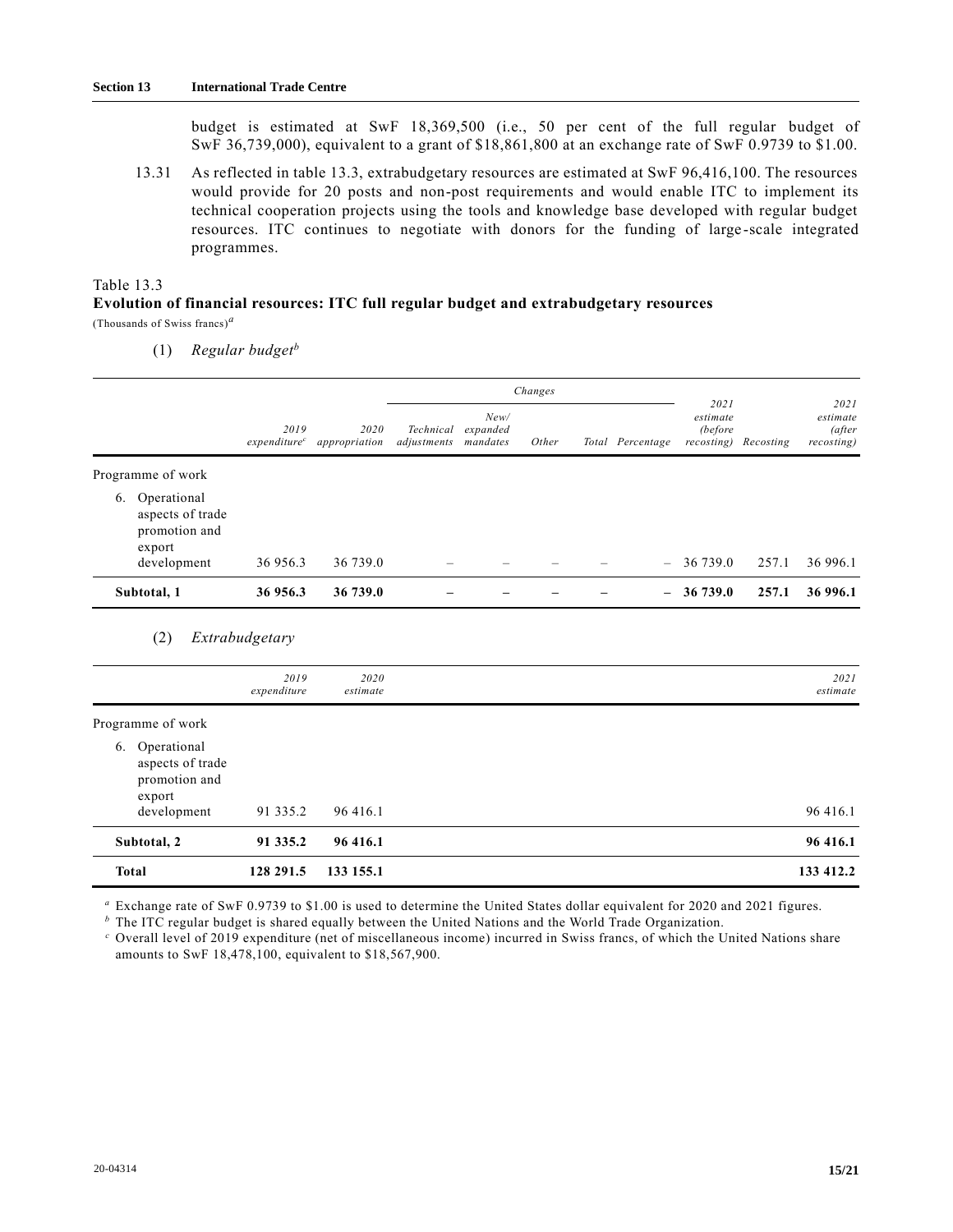# Table 13.4

# **Evolution of financial and post resources by category: ITC full regular budget**

(Thousands of Swiss francs/number of posts)

|                                                     |             |             | Changes                      |  |                          |                              |                          |             |                  | 2021                                      |                        |                                         |
|-----------------------------------------------------|-------------|-------------|------------------------------|--|--------------------------|------------------------------|--------------------------|-------------|------------------|-------------------------------------------|------------------------|-----------------------------------------|
|                                                     | 2019        |             | expenditure<br>appropriation |  | Technical<br>adjustments | New/<br>expanded<br>mandates | Other                    |             | Total Percentage | 2021<br>estimate<br>(before<br>recosting) | Recosting <sup>a</sup> | estimate<br><i>(after</i><br>recosting) |
| Financial resources by main category of expenditure |             |             |                              |  |                          |                              |                          |             |                  |                                           |                        |                                         |
| Post                                                | 28 737.7    | 28 555.3    |                              |  |                          |                              |                          | 28 555.3    | 257.1            | 28 812.4                                  |                        |                                         |
| Non-post                                            | 8 2 1 8 . 6 | 8 1 8 3 . 7 |                              |  |                          |                              |                          | 8 1 8 3 . 7 |                  | 8 1 8 3 . 7                               |                        |                                         |
| <b>Total</b>                                        | 36 956.3    | 36 739.0    |                              |  |                          |                              | $\overline{\phantom{0}}$ | 36 739.0    | 257.1            | 36 996.1                                  |                        |                                         |
| Post resources by category                          |             |             |                              |  |                          |                              |                          |             |                  |                                           |                        |                                         |
| Professional and<br>higher                          |             | 91          |                              |  |                          |                              |                          | 91          |                  |                                           |                        |                                         |
| General Service and<br>related                      |             | 69          |                              |  |                          |                              |                          | 69          |                  |                                           |                        |                                         |
| <b>Total</b>                                        |             | 160         |                              |  |                          |                              |                          | 160         |                  |                                           |                        |                                         |

*<sup>a</sup>* Represents the Swiss franc equivalent of recosting applied to the ITC full regular budget.

# Table 13.5 **Post changes: ITC full regular budget***<sup>a</sup>*

|                   | Number | Level                                                                 |
|-------------------|--------|-----------------------------------------------------------------------|
| Approved for 2020 |        | 160 1 ASG, 1 D-2, 5 D-1, 20 P-5, 30 P-4, 20 P-3, 14 P-2/1, 69 GS (OL) |
| Proposed for 2021 | 160    | 1 ASG, 1 D-2, 5 D-1, 20 P-5, 30 P-4, 20 P-3, 14 P-2/1, 69 GS (OL)     |

*<sup>a</sup>* No post changes are proposed for 2021.

# Table 13.6 **Evolution of post resources: ITC full regular budget and extrabudgetary resources**

(1) *Regular budget*

|                                                                     | 2020<br>Approved | Technical<br>adjustments | New/<br>expanded<br>mandates | Other | Total | 2021<br>proposed |
|---------------------------------------------------------------------|------------------|--------------------------|------------------------------|-------|-------|------------------|
| Programme of work                                                   |                  |                          |                              |       |       |                  |
| 6. Operational aspects of trade promotion<br>and export development | 160              |                          |                              |       |       | 160              |
| Subtotal, 1                                                         | 160              |                          |                              |       |       | 160              |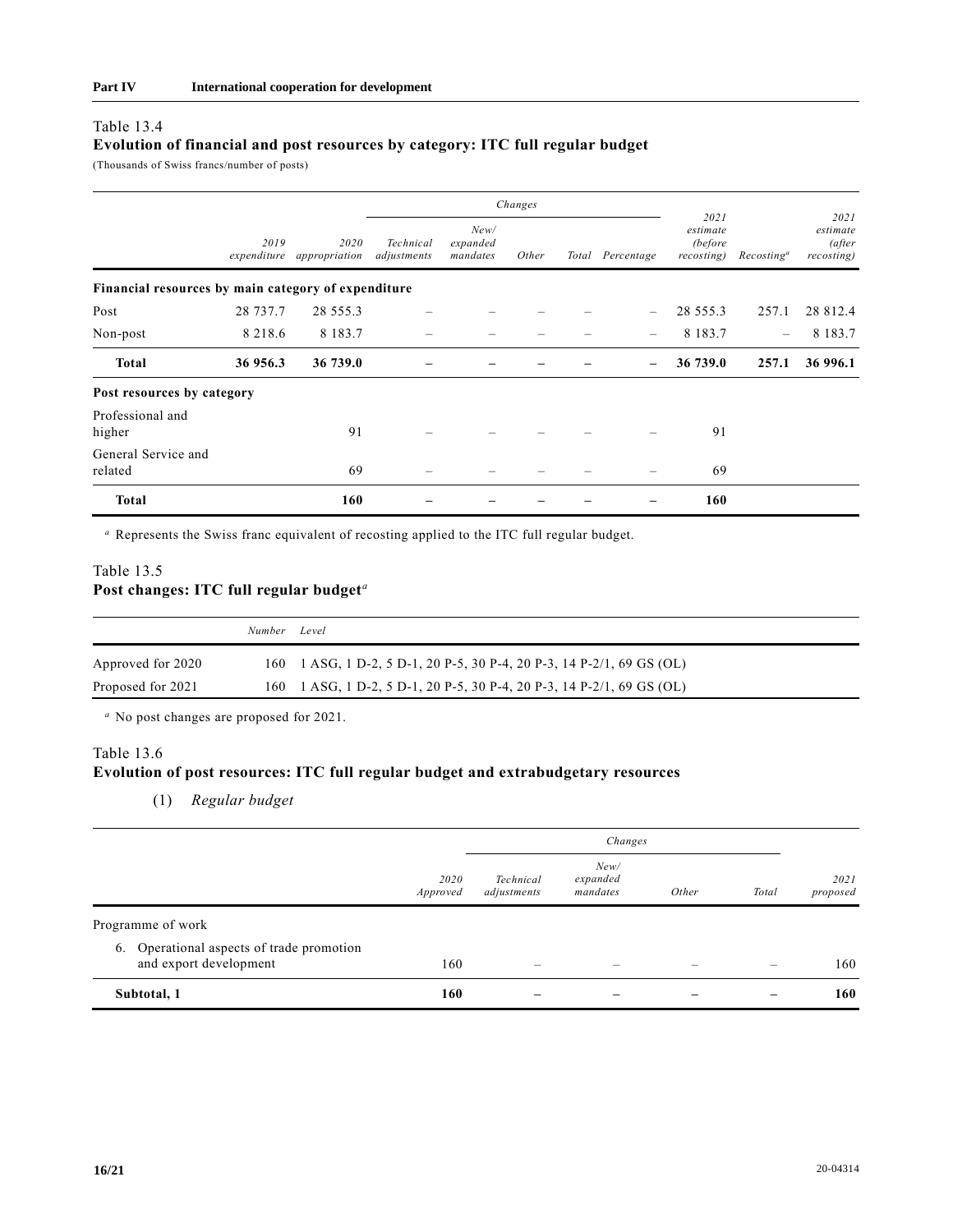### **Section 13 International Trade Centre**

#### (2) *Extrabudgetary*

|                                                                     | 2020<br>estimate | 2021<br>estimate |
|---------------------------------------------------------------------|------------------|------------------|
| Programme of work                                                   |                  |                  |
| 6. Operational aspects of trade promotion<br>and export development | 20               | 20               |
| Subtotal, 2                                                         | 20               | 20               |
| <b>Total</b>                                                        | 180              | 180              |

#### Figure 13.IV

#### **Distribution of resources for 2021 (before recosting): ITC full regular budget**

(Number of posts/thousands of Swiss francs)



13.32 Information on compliance with regard to the timely submission of documentation and advance booking for air travel is reflected in table 13.7. Efforts undertaken by ITC to further enhance the rate of travel compliance include the quarterly dissemination of a newsletter addressed to all ITC personnel that provides the actual compliance rates and the category of non-compliance justifications broken down by division. Training at ITC also highlights the policy so that any ITC staff and administrative assistant raising travel requests are fully aware of the advance booking policy. In 2019, divisional directors were provided with details of individual staff compliance rates twice a year, with a ranking from the least to the most compliant. Efforts have been made to receive confirmations and collect the required details for travel earlier, and ITC will continue to undertake all of these efforts as they have shown steady and progressive results.

### Table 13.7 **Compliance rate** (Percentage)

|                                                                          | Planned 2019 | Actual 2019 | Planned 2020 | Planned 2021 |
|--------------------------------------------------------------------------|--------------|-------------|--------------|--------------|
| Timely submission of documentation                                       | 100          | 100         | 100          | 100          |
| Air tickets purchased at least 2 weeks before the commencement of travel | 100.         | 38.8        | 100          | 100          |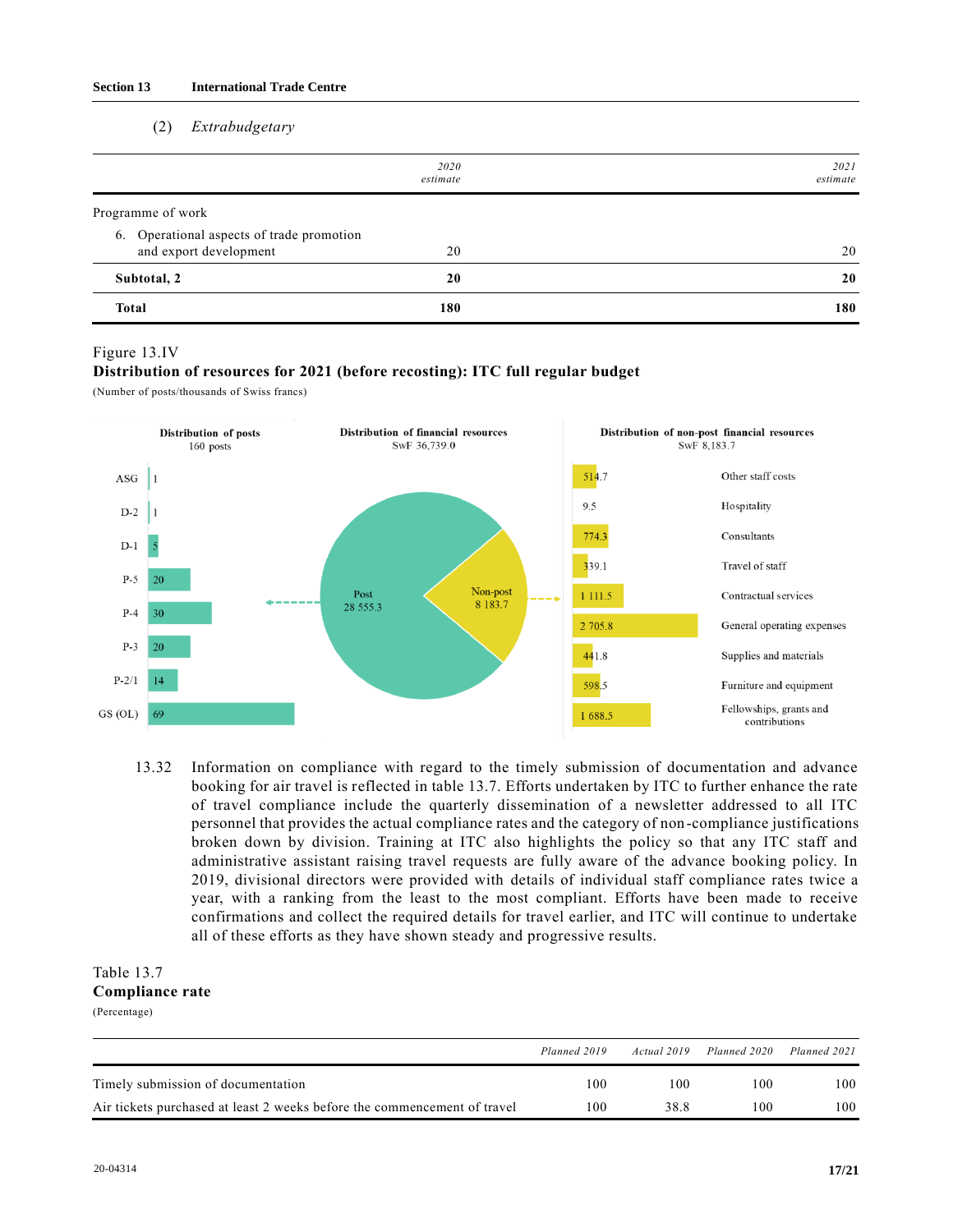# **Annex I**



# **Organizational structure and post distribution for 2021**

*Abbreviations*: ASG, Assistant Secretary-General; GS (OL), General Service (Other level); RB, regular budget; XB, extrabudgetary.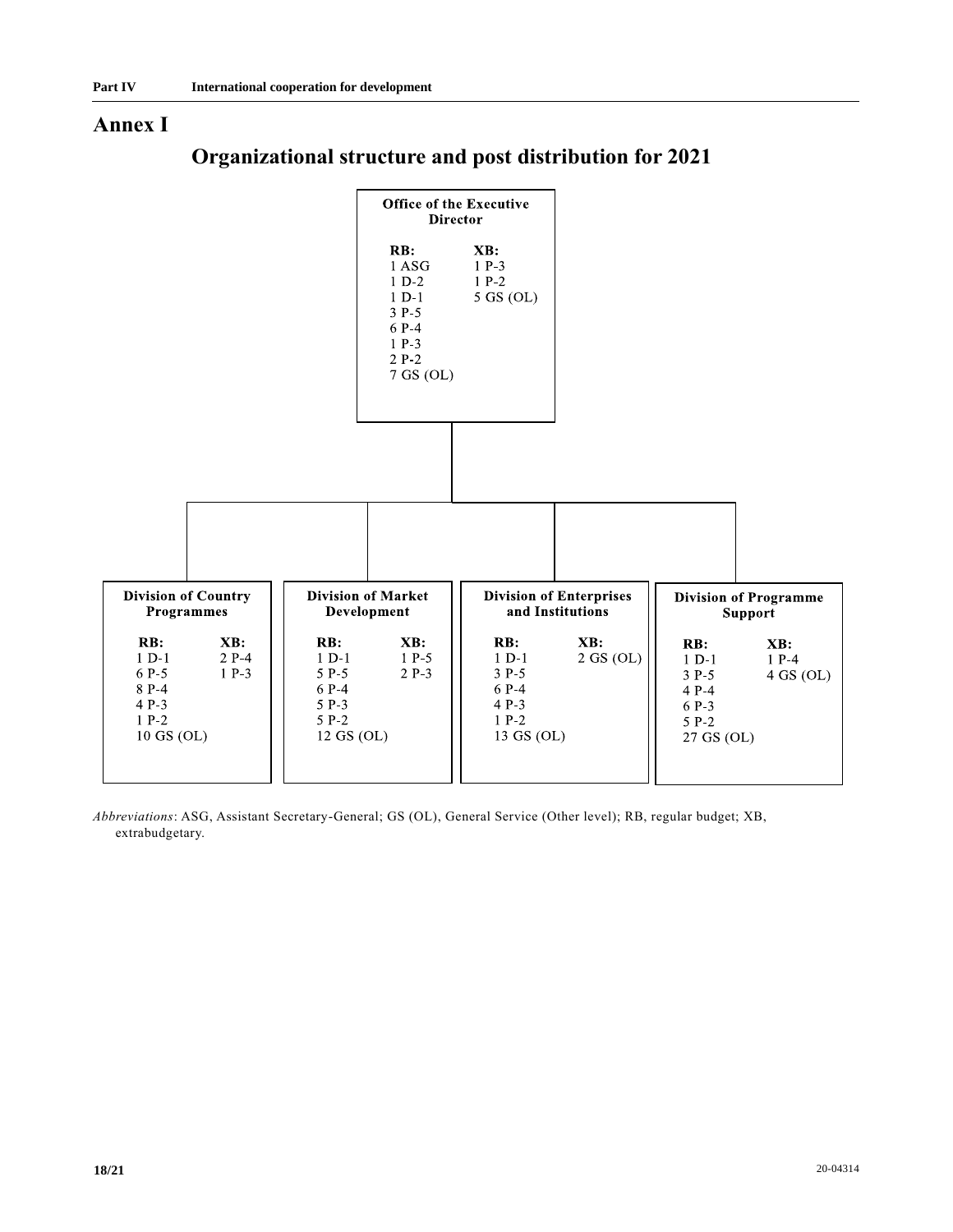# **Annex II**

# **Summary of follow-up action taken to implement relevant recommendations of the oversight bodies**

*Brief description of the recommendation Action taken to implement the recommendation*

#### **Board of Auditors**

### **[\(A/74/5 \(Vol. III\)](https://undocs.org/en/A/74/5(Vol.III)) an[d A/74/5 \(Vol. III\)/Corr.1,](https://undocs.org/en/A/74/5(Vol.III)/Corr.1) chap. II)**

The Board reiterates its previous recommendation that ITC undertake detailed resource planning, and align and optimize resources vis-à-vis operational requirements (para. 19).

The Board reiterates its recommendation that ITC select consultants through a competitive process, ensure that the consultants are not engaged for work of generic or routine nature and clearly define the tangible outputs for each assignment in the terms of reference and maintain proper documentation in case of exceptions (para. 24).

The Board reiterates its previous recommendation that ITC ensure appropriate internal controls to avoid awarding contracts at fees higher than the maximum fee associated with the particular level (para. 29).

The Board recommends that ITC ensure that all the mandatory training courses are completed by staff members in compliance with the instruction in force (para. 33).

The Board reiterates its previous recommendation that ITC track reasons for non-compliance with the 21-day window for travel in ITC and monitor closely to ensure better compliance (para. 40).

Under the leadership of its Executive Director and Deputy Executive Director, ITC now conducts a holistic annual review of all posts, resourcing levels and training needs (managerial and technical) to ensure that resources are optimized to operational requirements. ITC considers this recommendation to have been implemented and requested its closure by the Board.

ITC has implemented updates to its consultant hiring tool, eRoster, that include enhancements to the consultant roster and an advanced search facility for hiring managers. The updates are expected to enable hiring managers to better identify potential candidates, thereby strengthening the competitiveness of the recruitment process and increasing the diversity of candidates.

In addition, the human resources team continues to advise ITC managers on the rules and procedures related to the hiring of consultants.

All documentation associated with the selection of consultants and the recommendation of a daily rate by hiring managers is validated by the human resources team.

ITC acknowledges that the hiring managers do not always indicate the correct level (i.e. A, B, C, D or E), but the daily rates are reviewed and controlled based on the level of education and years of experience of each consultant, as well as the complexity of the work they are to undertake. ITC requested closure of this recommendation by the Board.

ITC has encouraged its staff members to complete the mandatory training courses. It has organized one week of "bundle training", which will offer staff members the opportunity to complete the mandatory training courses.

ITC has encouraged its staff members to submit travel requests 21 days prior to the commencement of travel. Several training sessions on the use of the Umoja travel module and related business intelligence reports have also been organized in order to enforce the requirements of the travel policy.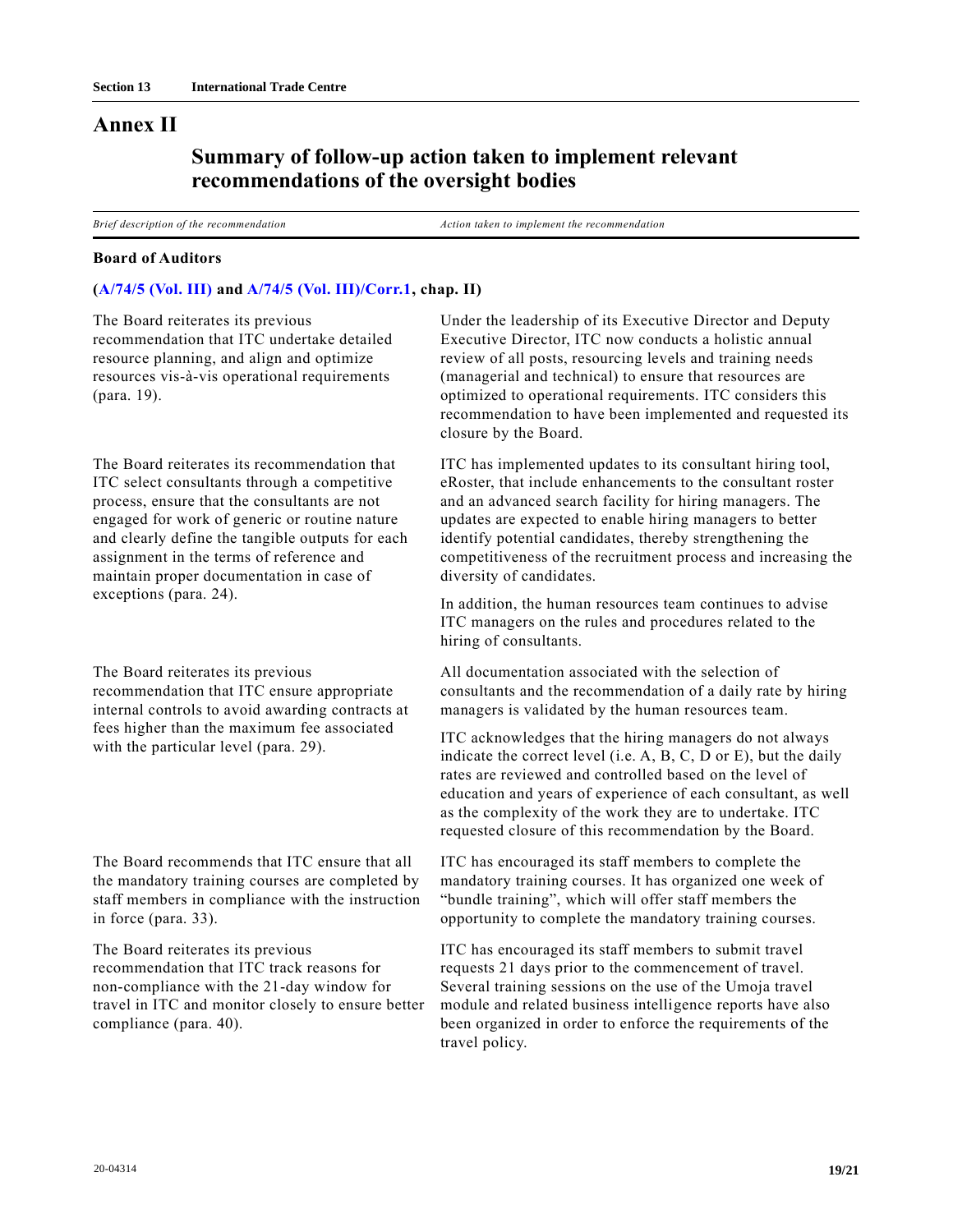| Brief description of the recommendation                                                                                                                                                                                                                                                                                                                                                                                                       | Action taken to implement the recommendation                                                                                                                                                                                                                                                                                                                                                                                                                                                                                                                                                                                                                                                                                                                                                              |
|-----------------------------------------------------------------------------------------------------------------------------------------------------------------------------------------------------------------------------------------------------------------------------------------------------------------------------------------------------------------------------------------------------------------------------------------------|-----------------------------------------------------------------------------------------------------------------------------------------------------------------------------------------------------------------------------------------------------------------------------------------------------------------------------------------------------------------------------------------------------------------------------------------------------------------------------------------------------------------------------------------------------------------------------------------------------------------------------------------------------------------------------------------------------------------------------------------------------------------------------------------------------------|
| The Board recommends that ITC incorporate the<br>standard provisions in all memorandums of<br>understanding, in particular, conditionality for<br>payment in the case of projects with training<br>components. The Board also recommends that<br>ITC consider incorporation of the provision<br>linking the future relationship with a grantee to<br>timely submission of a long-term impact report<br>to the satisfaction of ITC (para. 48). | ITC grants, including training-related grants, already contain<br>provisions on conditionality for payments. However, greater<br>effort will be made to make these conditions clearer in the<br>memorandums of understanding. Future relationships with<br>grantees are going to be based on the new policy on<br>implementing partners as well as the grantee assessment<br>forms. This will ensure that the selection of future grantees is<br>done through a thorough due diligence process, including<br>assessment of the long-term impact.                                                                                                                                                                                                                                                          |
| The Board recommends that ITC review the<br>project completion reports of all projects and<br>ensure that they are completed within the<br>prescribed time and uploaded on the project<br>portal. The Board also recommends that ITC<br>appropriately follow up the suggestions made in<br>the evaluation reports, including project<br>completion reports (para. 55).                                                                        | Since ITC introduced the cross-cutting requirement for<br>project completion reports for all of its projects according to<br>a unified project completion report format, the Independent<br>Evaluation Unit of ITC has been reviewing the completed<br>project completion reports on an annual basis. The findings<br>from the project completion reports were included in the ITC<br>annual evaluation synthesis reports of 2018 and 2019 and<br>will also be part of future evaluation synthesis reports. ITC<br>reports annually to its member States on the status of<br>implementation of the recommendations in the annual<br>evaluation synthesis reports. The Independent Evaluation<br>Unit also tracks the status of implementation of<br>recommendations in its individual evaluation reports. |
|                                                                                                                                                                                                                                                                                                                                                                                                                                               | In the fourth quarter of 2019, the Independent Evaluation<br>Unit provided each Division with a customized analysis of its<br>project completion reports and engaged in a discussion of the<br>findings. The analysis will include information on lessons<br>learned and recommendations from the project completion<br>reports, as well as information on compliance with the rule of<br>completing and uploading project completion reports to the<br>project portal within three months after project closure. The<br>Independent Evaluation Unit will also aggregate the findings<br>in a corporate report.                                                                                                                                                                                           |
| The Board recommends that ITC consider<br>assessing the long-term sustainability of the<br>results achieved under various projects<br>(para. 63).                                                                                                                                                                                                                                                                                             | The Independent Evaluation Unit will undertake a systematic<br>assessment of the sustainability of the results for projects that<br>ended three to four years ago. Such assessments would be<br>undertaken on an annual basis, using regular budget                                                                                                                                                                                                                                                                                                                                                                                                                                                                                                                                                       |

## **Advisory Committee on Administrative and Budgetary Questions**

## **[\(A/74/7\)](https://undocs.org/en/A/74/7)**

The Advisory Committee trusts that detailed information on the requirement for general temporary assistance positions will be included in the next budget submission by ITC (para. IV.64).

ITC operates with 160 established posts. General temporary assistance positions are only created, for example, for maternity replacement and similar short-term needs and are generally of interim nature. Hence, there are no long-term general temporary assistance positions to be reported.

resources dedicated to evaluation.